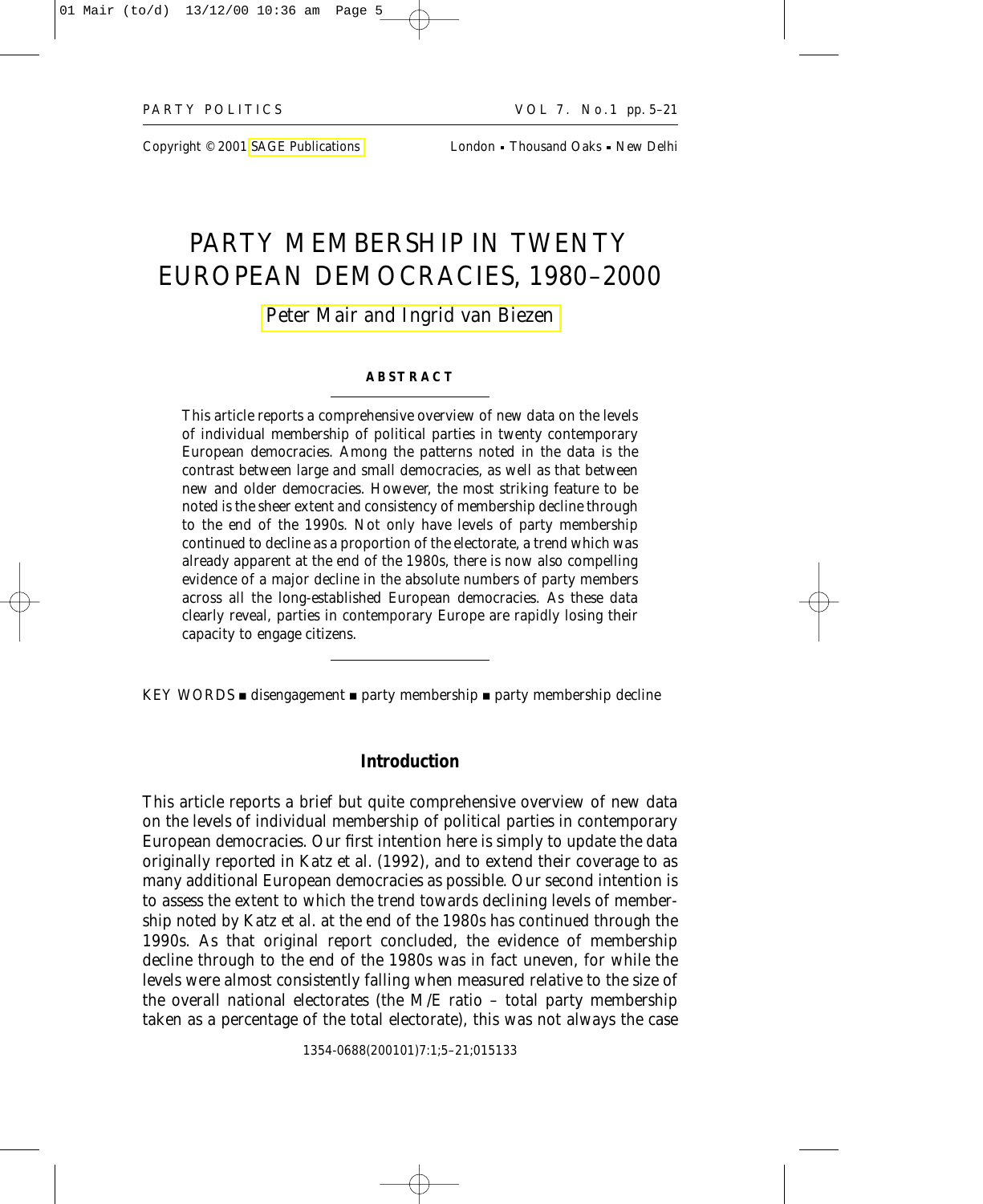when looked at in terms of the raw numbers involved. Thus, while the overall numbers of members in a number of polities had actually remained stable or had even grown in the period from 1960 to the late 1980s, they had usually failed to keep pace with the enormous expansion of electorates in this same period, and hence had registered a relative decline. What we see here now, however, when extending these data through to the end of the 1990s, is not only an accentuation of this decline in membership relative to the electorate, but also, and for the first time, a strong and quite consistent decline in the raw numbers themselves. As we show in this article, in each of the long-established European democracies, without exception, the absolute numbers of members have now fallen, and sometimes quite considerably. What we see here, in other words, is concrete and consistent evidence of widespread disengagement from party politics. In this sense, these data, however crudely aggregated, tell an important story.

For reasons indicated below, in compiling these data we have relied primarily on the parties' own official reports or estimates of their individual memberships, and we have been helped in this effort by the generous assistance of a large number of colleagues across  $Europe<sup>1</sup>$ . In some cases, it is obvious that these estimates or claims cannot be additionally verified by external controls. These are aggregate figures – that is, they refer to the levels of individual party membership as a whole, thus excluding consideration of the different categories of membership which often exist – and they are sometimes reported in suspiciously rounded numbers. Although these limitations are severe, there is really no other option if one is seeking to compile cross-national data on membership levels. The only major alternative to this data source is the evidence provided by mass survey research, the reliability of which is undermined by the small numbers that are involved and by the inevitable uncertainties that surround survey respondents' understanding of what party membership actually entails. In any case, as anyone researching in this area already knows, survey-based data on party membership levels are scarcely available (the most complete overview is provided by Widfeldt (1995)). Indeed, it is striking to observe that among the huge variety of surveys that have been carried out on political attitudes and preferences in recent decades, and even among the now voluminous set of professional election studies, there are remarkably few that include questions on party membership in particular and that are also appropriate to cross-national inquiry.

For the purposes of this present report, we have based ourselves on the original data summarized in Katz et al. (1992; see also Katz and Mair, 1992), while offering an update of these figures as well as an extension to as many additional countries as possible. Throughout, however, for reasons of reliability and also because of limitations in the resources available, we have confined our coverage to European polities. In this update and extension of the original data, we have relied heavily on information gathered by the members of the Katz–Mair project, as well as by other scholars, either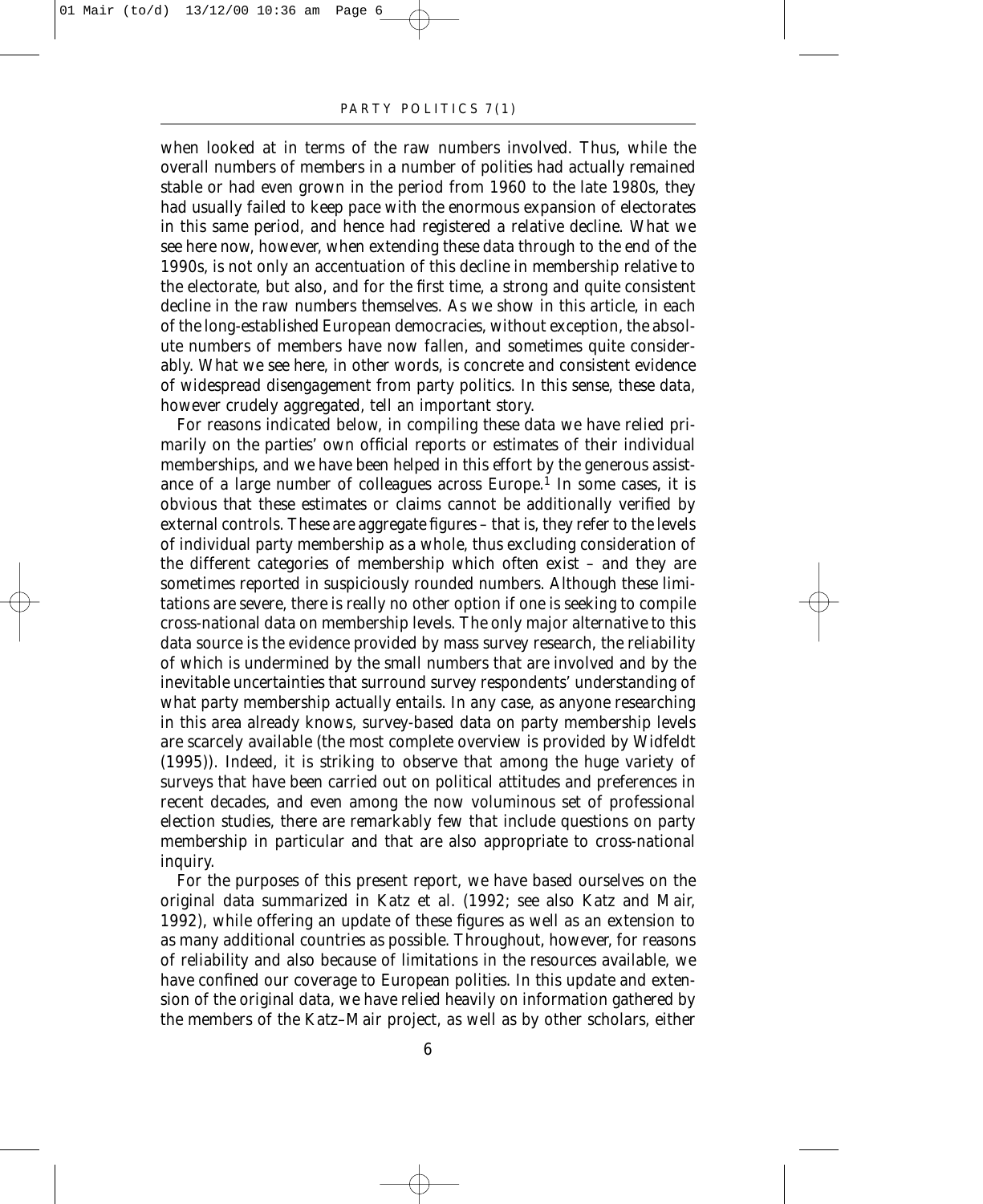directly or through their published work. We cannot guarantee these data, of course. In most cases, the scholars who have provided the information have had to depend on what the parties themselves were willing to report or claim, and in some cases these are inevitably crude estimates. Nevertheless, given the expertise of the scholars involved, and the care with which they handled the information, we are reasonably assured that these are the most reliable figures that are possible to acquire. In this limited sense, they may be considered authoritative. Moreover, since they cover a large number of European polities, and since they also offer figures updated to the end of the 1990s, we hope that these data may offer a useful source for comparative party research.

That said, it should also be recognized that the parties themselves are also not very reliable sources for data on party membership. For reasons that are perhaps too complex to go into in detail in this brief overview, there exists a tendency among both political parties and political analysts to place a particularly high value on the traditional notion of the 'mass' party. That is, both party leaders and political observers tend to assume that parties, when properly functioning, will enjoy a relatively large mass membership that is drawn from a wide range of society. Conversely, parties which lack such a mass base are often seen to be in some ways elitist or even as insufficiently legitimate. Hence almost all political parties, of whatever hue, claim to be active in the pursuit of members, and become concerned if levels of affiliation appear to be in decline. Members in this sense offer a source of legitimation to parties, both within the parties themselves and also without. For this reason, parties are often likely to claim larger (active) memberships than seems in fact to be the case.

This tendency for political parties to exaggerate their membership levels can also sometimes be exacerbated by those systems of party laws and regulations that link levels or categories of public subvention to levels of party membership. One of the most noticeable and pervasive trends in party financing in recent years has been the growth in the public funding of political parties, whereby the activities of parties in parliament in almost every polity, and also those of the party organization outside parliament in many cases, are partially financed by means of a system of state subsidies. Indeed, such subsidies now constitute an important and ever-growing component of party incomes and expenditures. More often than not, these subsidies are calculated on the basis of the parties' levels of electoral support and parliamentary representation. In some cases, however, certain subsidies are specifically earmarked for particular purposes, such as educational work, media work, youth work, or whatever, and within this latter category subsidies can also be tied to levels of party membership in general, or to the levels of specific categories of membership in particular. For this reason also, parties will often have an incentive to claim higher levels of membership than is in fact the case. Not only is this seen as desirable from a normative point of view, but it may also bring certain financial benefits.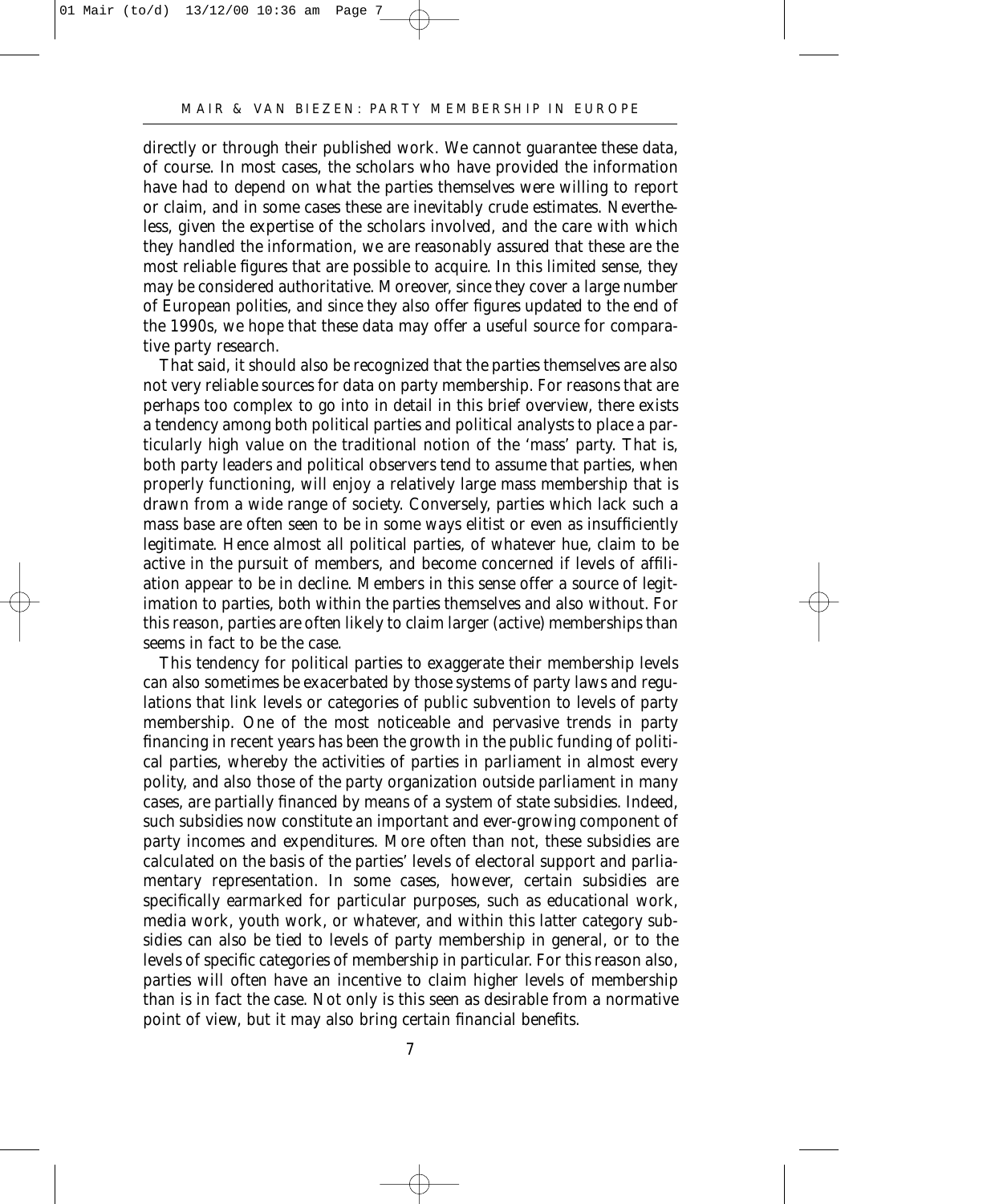There is little the analyst of party membership can do about this. Despite the growing importance of public subventions and the increased relevance of party laws, parties remain voluntary organizations. As such, they are rarely obliged to divulge to the public the details of their internal organization and activities. Obtaining detailed information on even the inflated membership figures that are often claimed by parties is therefore difficult in itself; verifying membership figures as supplied by the parties themselves is sometimes well nigh impossible. Moreover, in some cases the parties themselves are not even aware of the details of their membership levels, since no central national register of members is maintained.2

The choice for the analyst is therefore either to accept at more or less face value those figures that are made available by the party organizations, while accepting that these are probably exaggerated or, in some cases, merely crude estimates; or simply to do without, and to accept that little meaningful work can be done on party memberships on a comprehensive crossnational basis. For the purposes of this report, and in common with strategies adopted by previous researchers in this field, we have opted for the first alternative. Our view is that any figures, even if inflated or crudely estimated, are better than none, but we also operate on the assumption that those figures that we do report, while as authoritative as possible, should sometimes be treated with a pinch of salt.

## **Party Membership at the End of the 1990s: An Overview**

The first set of data that we present here summarizes the overall aggregate levels of party membership in the different polities, taking the most up-todate figures that are available.<sup>3</sup> We report these data under two headings: first, the aggregate sum for the overall level of membership across all parties for which figures are available and, second, this same sum taken as a percentage of the relevant national electorate – the M/E ratio (see Katz, et al., 1992). A set of summary figures by country over time, as well as a more detailed breakdown by party, is given in the Appendix. The purpose of this first overview is simply to offer a global figure for the overall level of party membership, since it is this figure that offers the most telling indicator of the extent to which parties might be regarded as retaining a hold within the wider society. Moreover, by reporting membership as a percentage of the electorate, we have a relatively straightforward measure that is suited to cross-national comparison.

These summary figures are reported in Table 1, covering data from twenty countries in the late 1990s and 2000 ranked in order of M/E level. The countries reported here include most of the long-established European democracies, as well as the first 'third-wave' democracies in southern Europe, and some of the most recent 'third-wave' democracies in east central Europe. Taking all twenty countries together, the mean M/E ratio is almost 5 percent,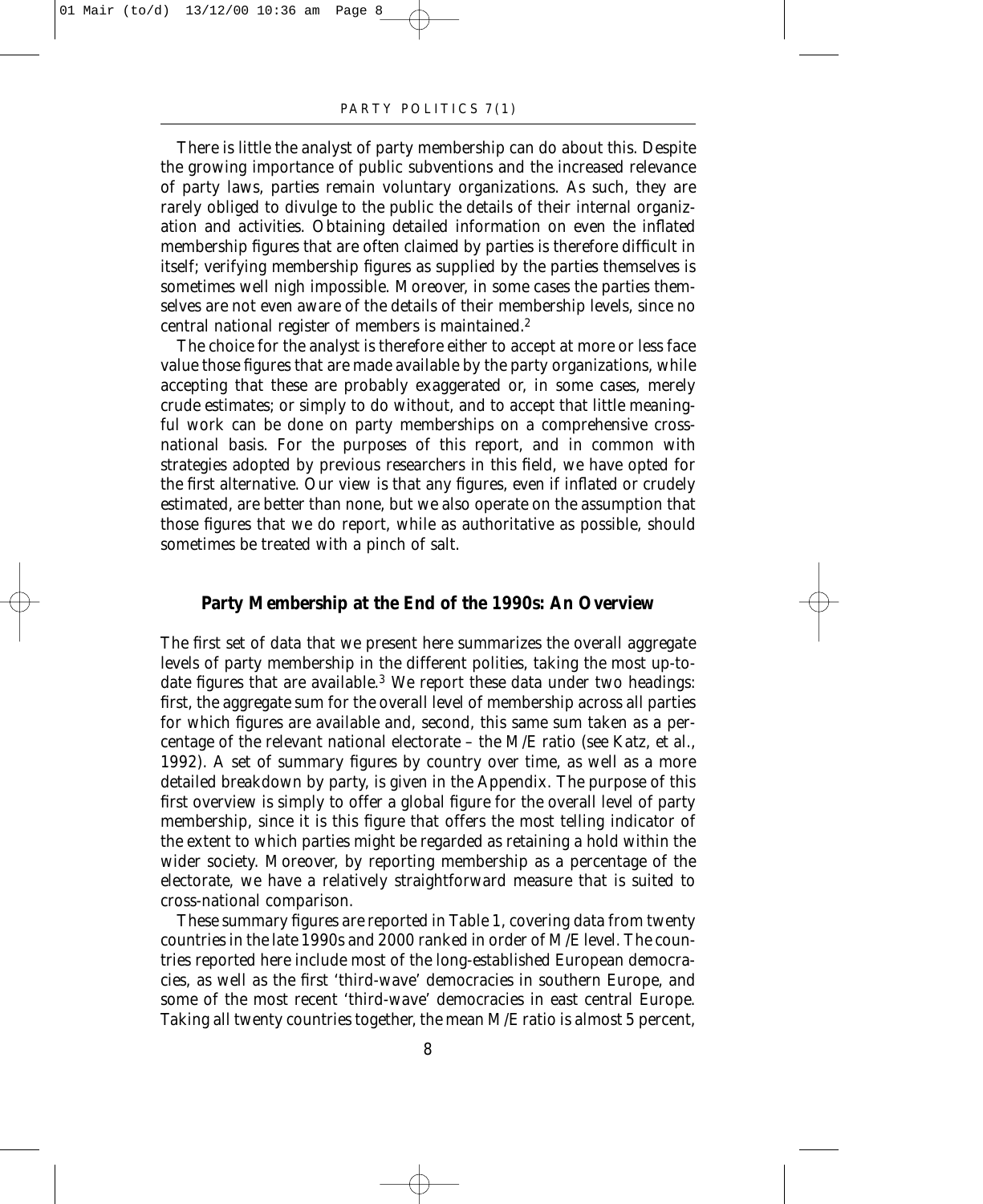| Country               | Year | Total party<br>membership | <b>Total party</b><br>membership as<br>percentage of<br>electorate (M/E) |
|-----------------------|------|---------------------------|--------------------------------------------------------------------------|
|                       |      |                           |                                                                          |
| Austria               | 1999 | 1,031,052                 | 17.66                                                                    |
| Finland               | 1998 | 400,615                   | 9.65                                                                     |
| Norway                | 1997 | 242,022                   | 7.31                                                                     |
| Greece                | 1998 | 600,000                   | 6.77                                                                     |
| Belgium               | 1999 | 480,804                   | 6.55                                                                     |
| Switzerland           | 1997 | 293,000                   | 6.38                                                                     |
| Sweden                | 1998 | 365,588                   | 5.54                                                                     |
| <b>Denmark</b>        | 1998 | 205,382                   | 5.14                                                                     |
| Slovakia              | 2000 | 165,277                   | 4.11                                                                     |
| Italy                 | 1998 | 1,974,040                 | 4.05                                                                     |
| Portugal              | 2000 | 346,504                   | 3.99                                                                     |
| Czech Republic        | 1999 | 319,800                   | 3.94                                                                     |
| Spain                 | 2000 | 1,131,250                 | 3.42                                                                     |
| <b>Ireland</b>        | 1998 | 86,000                    | 3.14                                                                     |
| Germany               | 1999 | 1,780,173                 | 2.93                                                                     |
| <b>Netherlands</b>    | 2000 | 294,469                   | 2.51                                                                     |
| <b>Hungary</b>        | 1999 | 173,600                   | 2.15                                                                     |
| <b>United Kingdom</b> | 1998 | 840,000                   | 1.92                                                                     |
| France                | 1999 | 615,219                   | 1.57                                                                     |
| Poland                | 2000 | 326,500                   | 1.15                                                                     |
| Mean                  |      |                           | 4.99                                                                     |

**Table 1.** National levels of party membership in the late 1990s

which is considerably lower than the figure of 10.5 percent recorded among a smaller group of long-established democracies by Katz et al. (1992: 334) at the end of the 1980s, which itself reflected a decline from almost 15 percent recorded at the beginning of the 1960s. At the same time, however, it is also evident that this particular distribution is somewhat skewed, with the overall mean level being exaggerated by the impact of the exceptional Austrian case, where almost 20 percent of registered electors are still claimed to be party members. Elsewhere, the M/E ratio never exceeds 10 percent, and excluding the Austrian case serves to reduce the overall mean to just 4.4 percent.

Even excluding Austria, however, quite substantial variation does exist across the remaining countries, ranging from Finland in 1998 with an M/E ratio of 9.65 percent and Norway in 1997 with 7.31 percent, to France (in 1997), Poland (in 1998), and the United Kingdom (in 1998), all of which fall below 2 percent. Nevertheless, what is perhaps most striking is that this variation bears less relation to whether the democracy in question is long established than might have been anticipated. Given that many of the parties in the newer democracies will have had to build their organizations from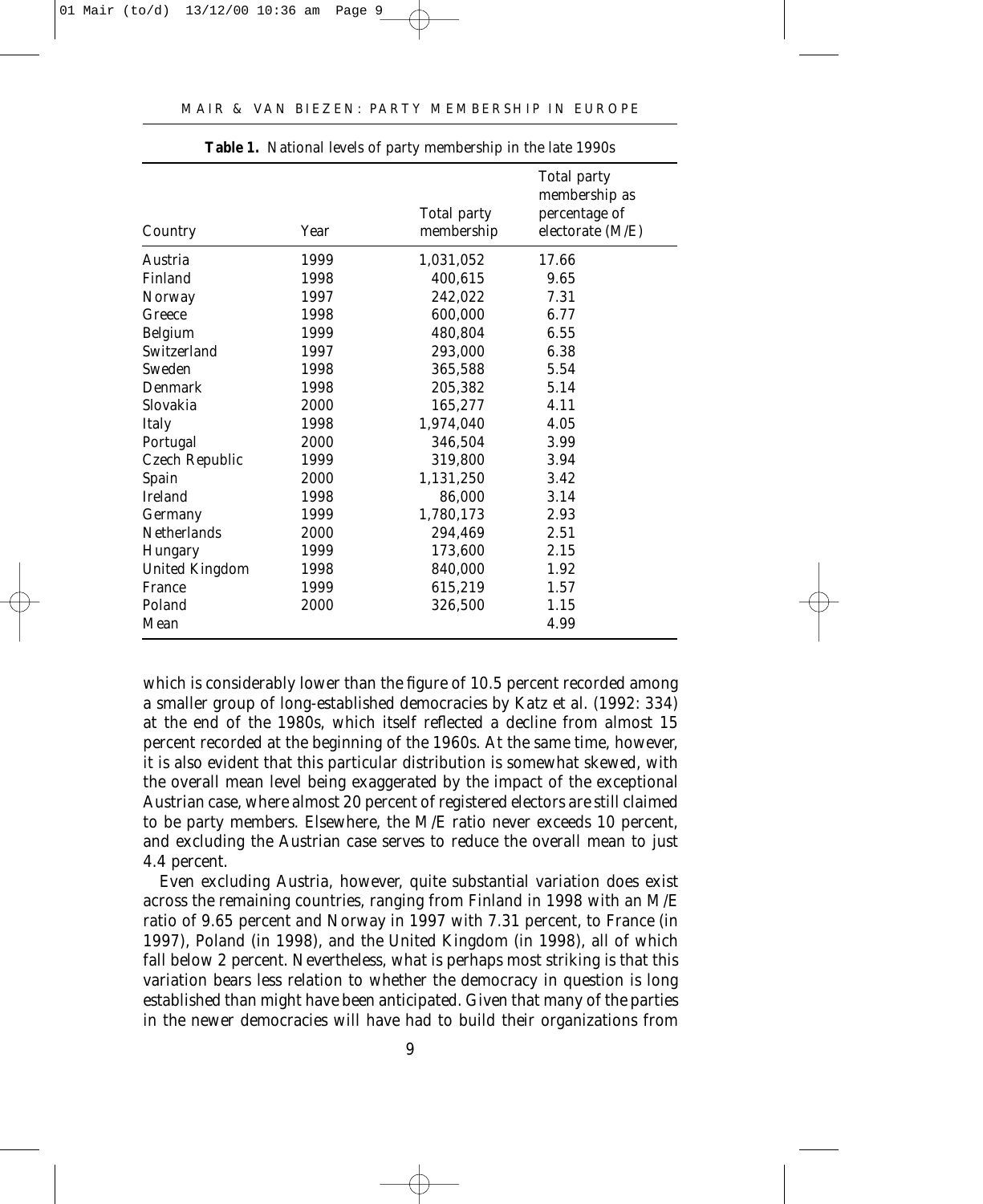scratch, and given that the more recent period will probably have led to the prioritizing of electoralist as opposed to organizationally penetrative strategies, it might have been expected that membership levels in the newer democracies would still be lagging far behind those in the established democracies (van Biezen, 2000). Yet, this is not so evidently the case. Thus, although Greece is the only 'third wave' democracy which ranks above the 19-country mean, and although the ratio for the new democracies taken together is just 3.65 percent, the average membership in the new South European democracies – 4.73 percent – is actually higher than the West European mean (excluding Austria) of 4.36 percent.

In fact, it seems to be the post-communist democracies, each of which fall below the 19-country mean, rather than the recently established democracies *per se*, which show markedly low levels of party membership. Poland sits at the very bottom of the list, while Hungary ranks just above the United Kingdom. In addition, the mean ratio of the post-communist polities included in the present analysis amounts to just 2.84 percent. In this sense, therefore, the post-communist democracies provide the sharpest contrast with both the relatively recently established South European counterparts and the long-established liberal democracies in Western Europe.

Another interesting pattern which emerges with some degree of clarity from these simple summary figures is that of large versus small polities, with the former tending to have lower M/E ratios. If we include only the 13 longestablished democracies, for example, then the ranking in terms of M/E ratios places Germany (10th), the United Kingdom (12th), and France (13th) among the four lowest-scoring polities – the fourth country in this group is The Netherlands (11th). The five highest scoring polities, on the other hand, are, in order, Austria, Finland, Norway, Belgium and Switzerland, in none of which the size of the overall electorate currently exceeds 7.5 million. Both Ireland and The Netherlands flout this pattern, however. Ireland, with one of the smallest electorates in Europe, ranks just above Germany in terms of its M/E ratio; The Netherlands, a middle-sized country in terms of population, now has one of the lowest M/E ratios in Europe. Italy also stands out as having by far the highest M/E ratio of any of the larger European polities, although in this case the decline in membership levels in recent years is such that it may well soon conform to the apparent large country pattern. Although the patterning is not wholly unequivocal, this large versus small dichotomy does nevertheless suggest that membership levels may to some extent reflect a systemic bias, which, in turn, might also be reflected in membership levels in other forms of association and organization.

# **Declining Levels of Party Membership**

The second set of data which we present concerns changes over time, the measure which is perhaps of most interest to contemporary party studies.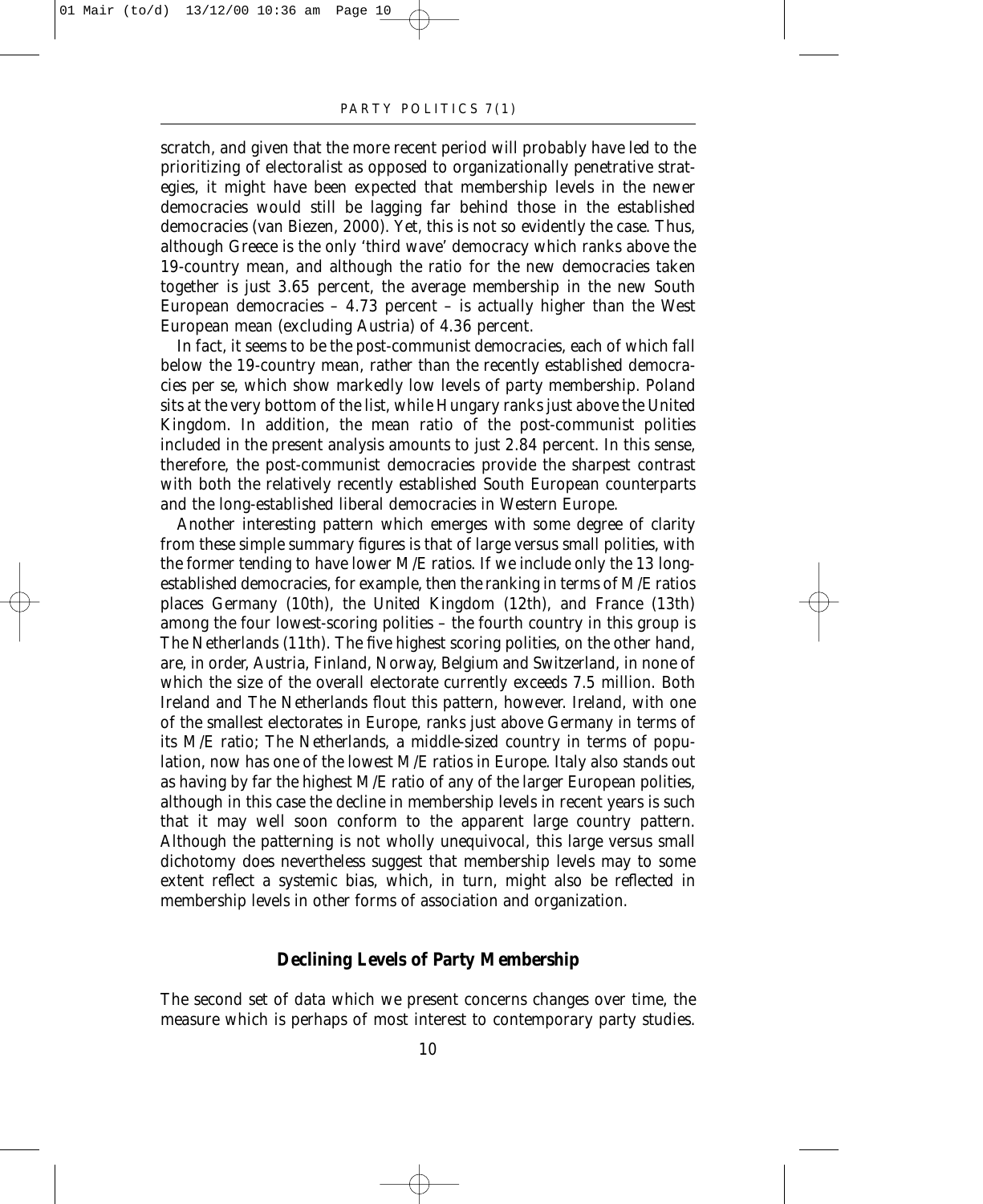For the purposes of this brief overview, we simply present summary measures marking the change from 1980 (or from the early 1990s in the case of the post-communist democracies) to the late 1990s, with more detailed figures for three points in time – 1980, 1989–90, and the late 1990s – being reported in the Appendix. For evidence of membership levels in 1980 we have employed the original Katz and Mair (1992) data, relying on separate published sources for the countries that were not included in that project. It should be noted, however, that extrapolations based on this evidence of change over time are probably meaningful only in the cases of the long-established democracies and, to a lesser extent, in the cases of Greece, Portugal and Spain. The limited trends that can be derived from membership figures in the post-communist democracies are as yet of doubtful value. Party membership data in post-communist democracies are generally distorted in two ways. In the first place, many of the parties are very new and still volatile formations which began their organizational lives with almost no real presence on the ground (van Biezen, 2000). Second, membership levels in the polities as a whole are sometimes initially inflated by the organizational legacy of the former ruling communist parties and their satellites, which, albeit in reformed versions, continued within competitive politics. The combination of both these factors makes it both more difficult and less meaningful to try to establish and interpret changes in party membership levels over time.

Changes over time in party membership levels are summarized in Table 2, which includes data on both changes in the M/E ratio as well as in the raw numbers of members. The Table ranks the countries according to the proportionate degree of change in this latter measure. Details on the breakdown by party are reported in the Appendix. Although, as noted, complete time-series data are not always available for all parties and all countries, the trends in these data are quite unequivocal: *total party membership, expressed in both absolute numbers and as a percentage of the electorate, is now markedly in decline*. This can be seen in a number of ways.

In the first place, the large majority of countries have experienced a more or less substantial decline in their M/E levels since 1980. Indeed, the only countries which have bucked this trend are drawn from the group of relatively recently democratized polities, including Greece, Hungary, Slovakia and Spain. More strikingly, and without exception, a decline in M/E levels is evident in *each* of the long-established democracies, ranging from Austria, where the decline has exceeded 10 percent, to Germany, now including the former East German Länder, which has experienced a more muted 1.6 percent fall. Taken together, the 13 long-established democracies have seen their M/E levels fall by an average of more than 4 percent, a trend which both confirms and accentuates the earlier and more gradual pattern noted by Katz et al. When seen in relative terms, of course, this decline appears even more marked. In 1980, these 13 long-established democracies had a mean M/E ratio of 9.81; by the late 1990s this had fallen to just 5.72. In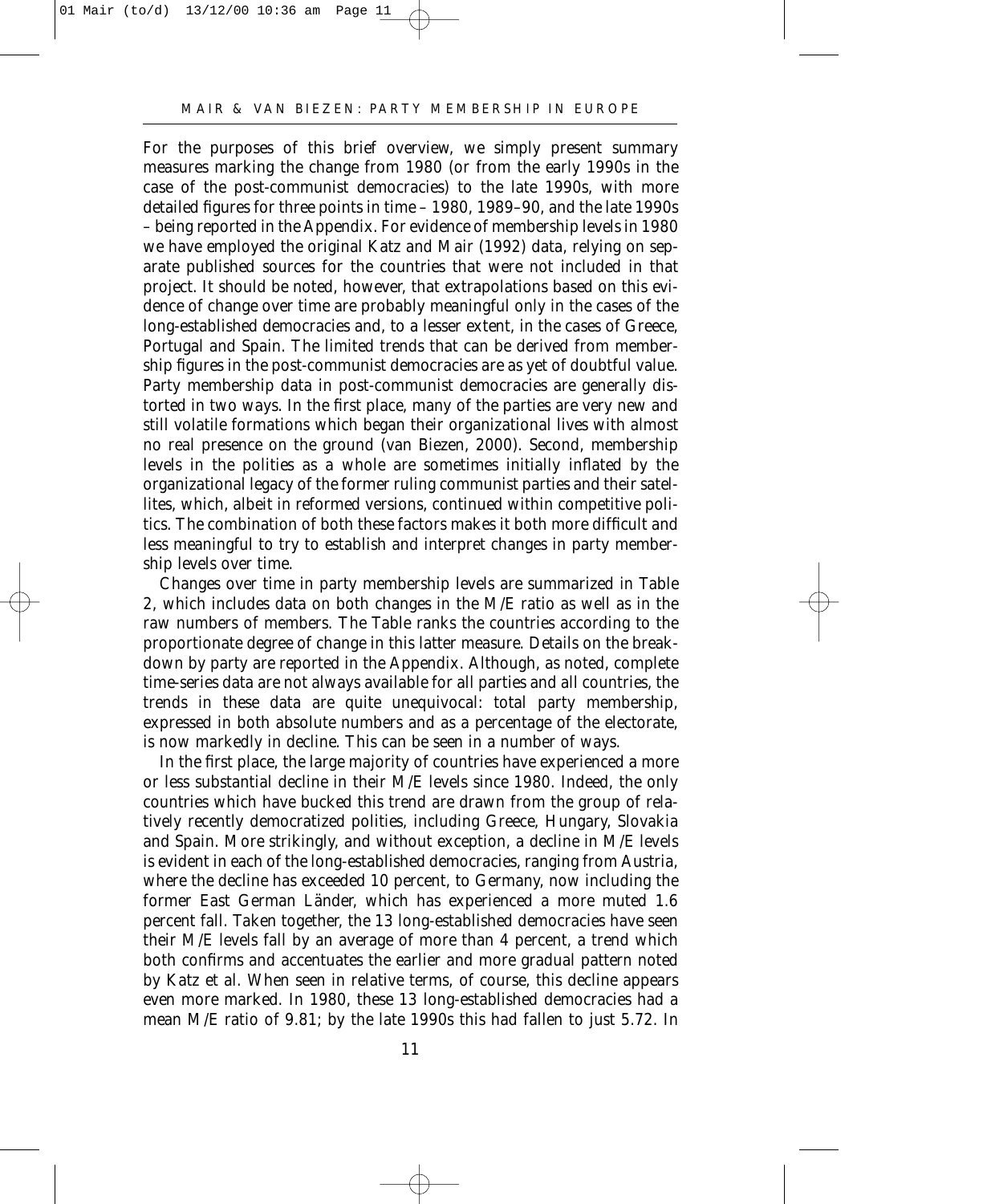| Country            | Period    | Change in<br><i>M/E ratio</i> | Change in<br>numbers of<br>members | Change in numbers<br>as percentage of<br>original<br>$membership*$ |
|--------------------|-----------|-------------------------------|------------------------------------|--------------------------------------------------------------------|
| France             | 1978-1999 | $-3.48$                       | $-1,122,128$                       | $-64.59$                                                           |
| Italy              | 1980-1998 | $-5.61$                       | $-2,091,887$                       | $-51.54$                                                           |
| United Kingdom     | 1980-1998 | $-2.20$                       | $-853,156$                         | $-50.39$                                                           |
| Norway             | 1980-1997 | $-8.04$                       | $-218,891$                         | $-47.49$                                                           |
| Czech Republic     | 1993-1999 | $-3.10$                       | $-225.200$                         | $-41.32$                                                           |
| Finland            | 1980-1998 | $-6.09$                       | $-206,646$                         | $-34.03$                                                           |
| <b>Netherlands</b> | 1980-2000 | $-1.78$                       | $-136,459$                         | $-31.67$                                                           |
| Austria            | 1980-1999 | $-10.82$                      | $-446,209$                         | $-30.21$                                                           |
| Switzerland        | 1977-1997 | $-4.28$                       | $-118,800$                         | $-28.85$                                                           |
| Sweden             | 1980-1998 | $-2.87$                       | $-142,533$                         | $-28.05$                                                           |
| Denmark            | 1980-1998 | $-2.16$                       | $-70.385$                          | $-25.52$                                                           |
| Ireland            | 1980-1998 | $-1.86$                       | $-27,856$                          | $-24.47$                                                           |
| Belgium            | 1980-1999 | $-2.42$                       | $-136,382$                         | $-22.10$                                                           |
| Germany            | 1980-1999 | $-1.59$                       | $-174,967$                         | $-8.95$                                                            |
| Hungary            | 1990-1999 | $+0.04$                       | $+8,300$                           | $+5.02$                                                            |
| Portugal           | 1980-2000 | $-0.29$                       | $+50,381$                          | $+17.01$                                                           |
| Slovakia           | 1994-2000 | $+0.82$                       | $+37,777$                          | $+29.63$                                                           |
| Greece             | 1980-1998 | $+3.58$                       | $+375,000$                         | $+166.67$                                                          |
| Spain              | 1980-2000 | $+2.22$                       | $+808,705$                         | $+250.73$                                                          |
| Poland             | 2000      | n.a.                          | n.a.                               | n.a.                                                               |

| Table 2. Party membership change, 1980-2000: M/E ratios and absolute |         |  |  |
|----------------------------------------------------------------------|---------|--|--|
|                                                                      | numbers |  |  |

\* The % change is measured relative to the earliest year for which membership is reported in these data (see Appendix).

other words, by the late 1990s, M/E ratios in the long-established democracies were averaging less than 60 percent of the levels recorded just two decades previously.

The contrast between older and newer democracies in this regard is not wholly decisive, however. Portugal, for example, records a minor decline in its M/E level relative to 1980, while the Czech Republic also records quite a substantial decline relative to 1993. In the Czech case, however, the largest component in this decline can be attributed to the massive and quite predictable decline in the membership of the former Communist Party, which claimed some 350,000 members in 1993 as against 160,000 in 1999 (see Appendix). Nevertheless, even without the impact of the exceptional inheritance of the Communist Party, Czech membership levels still evidence a decline of some 35,000 members in this brief period, equivalent to a drop from some 2.52 percent of the electorate to 1.97 percent.

What is even more strikingly evident with these new data, however, is the scale of decline in the raw numbers of members. Comparing the early 1960s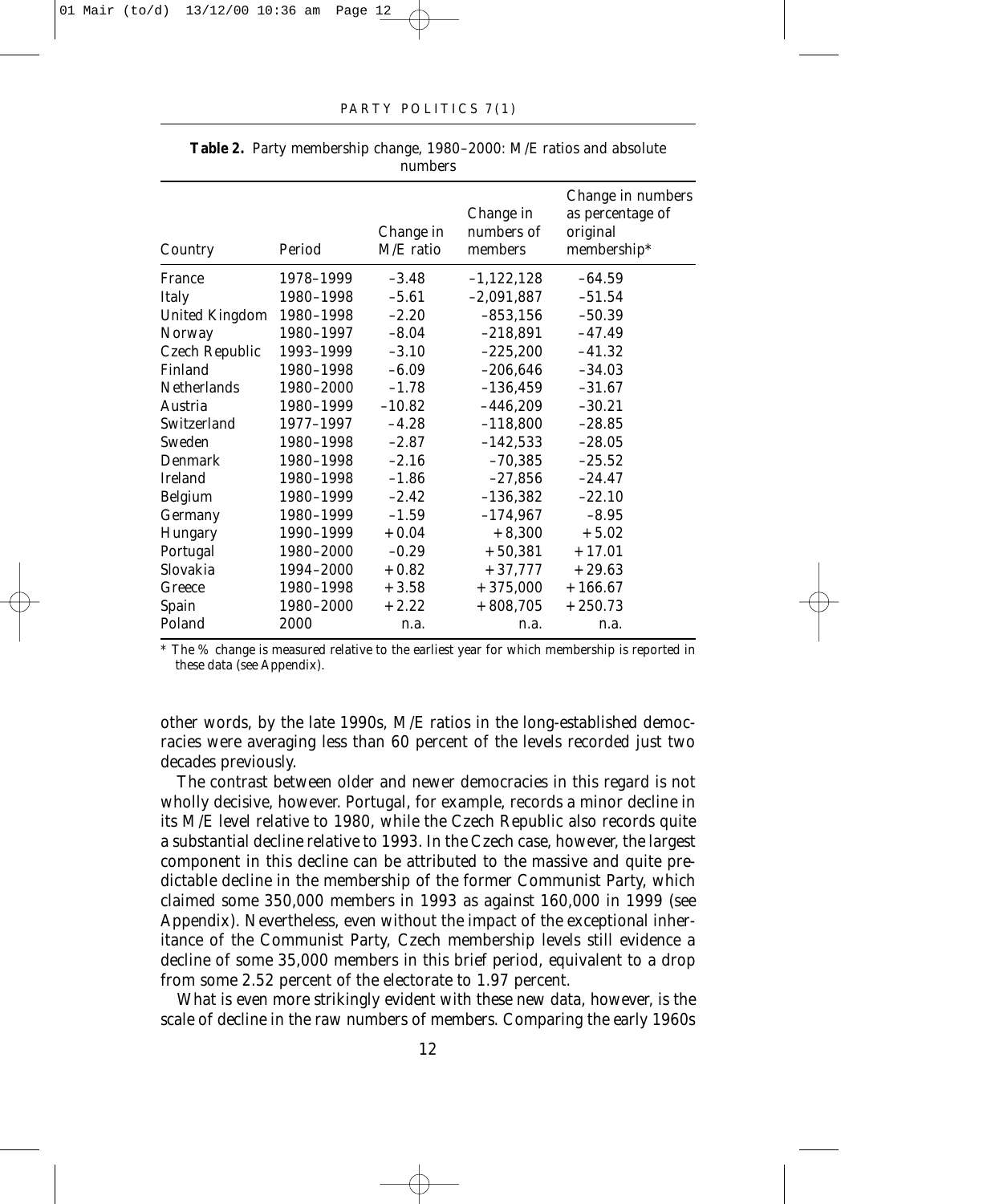to the late 1980s, Katz et al. (1992: 332–3) observed no European-wide trend in this measure, with the number of countries recording a decline in overall numbers being more or less matched by those recording a growth. Indeed, the relative decline in the M/E ratio which was then noted in all but two countries was explained by the failure of membership levels to grow at the same rate as did the national electorates. By the late 1990s, however, this picture has changed completely. Thus in each of the long-established democracies the absolute number of party members has now fallen, and sometimes substantially. In France, for example, where the reliability of the data is admittedly most open to question, membership levels have fallen by more than 1 million, equivalent to almost two-thirds of the numbers recorded in 1980. In both Italy and the United Kingdom, raw numbers have fallen by more than 50 percent, and in Norway by more than 47 percent. Germany, which emerges as relatively exceptional in this regard, but which has clearly benefited from an influx of members from the former East German Länder, is the only long-established democracy in which the raw numbers of members have fallen by less than 20 percent with respect to the levels claimed in 1980. Across all 13 long-established democracies, membership levels in absolute figures have fallen by a staggering average of almost 35 percent.

What is important to recognize here is therefore not only the sheer scale of the decline, but also its consistency. Not only have national levels of party membership across all of the long-established democracies failed to keep pace with the growth in the size of the national electorates, a trend that was already apparent in the late 1980s, they now are also evidencing substantial declines in absolute numbers. Parties in western Europe are clearly losing the capacity to engage citizens in the way they once did. Across all of the longestablished democracies, these parties are simply haemorrhaging members.

As with the M/E ratio, the only countries to counter this trend and to record a substantial increase in absolute numbers of members are the more recently democratized polities: Hungary, with a modest increase of some 5 percent; Portugal, with an increase of some 17 percent; Slovakia, with an increase of almost 30 percent, albeit with respect only to 1994; Greece, with an increase of almost 167 percent; and Spain, with an increase of more than 250 percent. This in itself is hardly surprising, since, as noted above, these polities are characterized by parties which have been obliged to build their organizations more or less from scratch. What is noteworthy, however, is again the exceptional Czech case, where membership is falling even among parties other than the Communist Party.

#### **Conclusion**

Given that this brief report has been intended mainly to present an overview and an update of party membership levels in contemporary European democracies, this is not the place to try to derive any far-reaching conclusions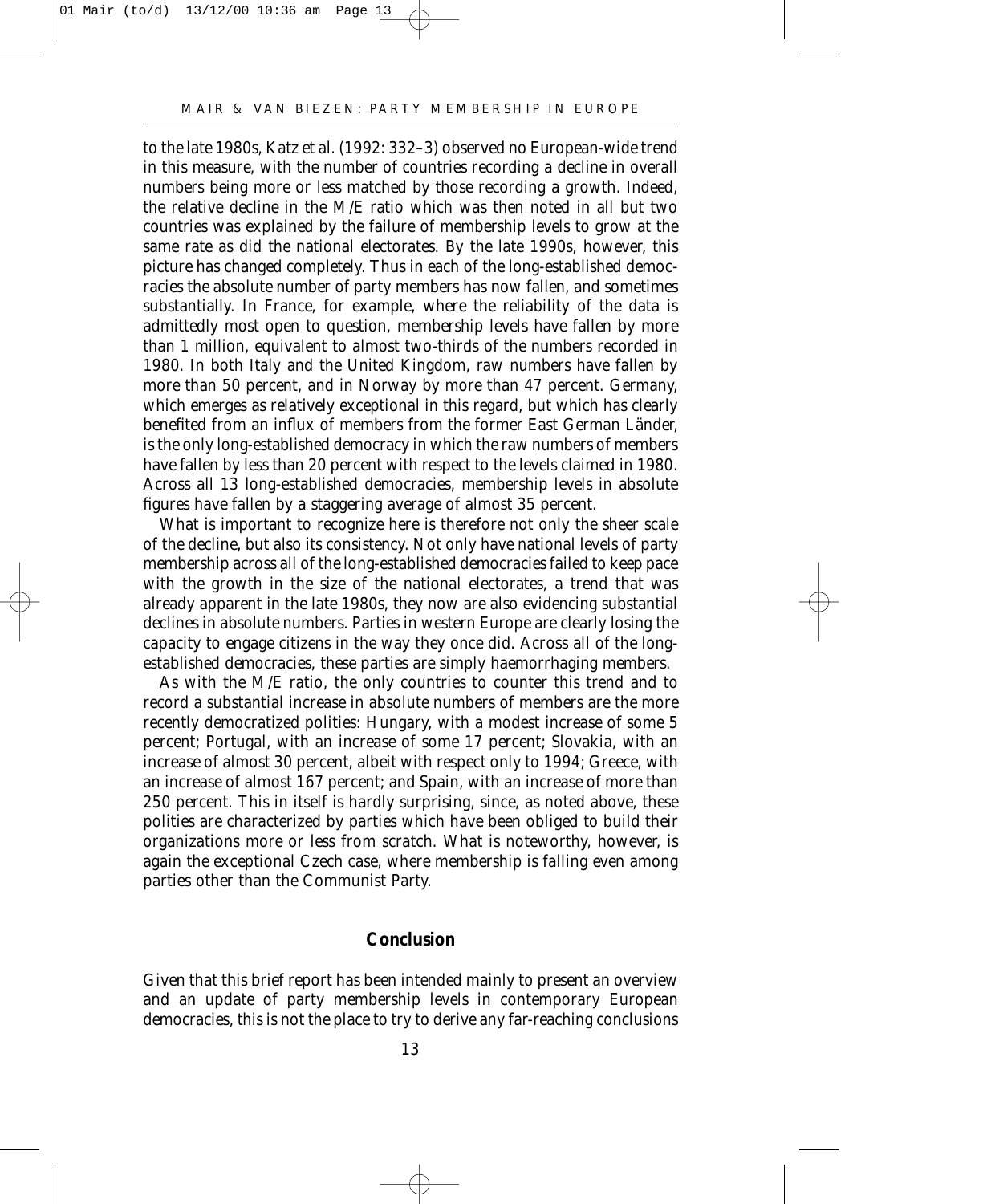on the changing role or style of party organizations, or to develop any systematic hypotheses which might explain the patterns which we have identified, or which might relate these patterns to other and more widespread processes of disengagement within the wider society. Suffice it to suggest that what appears to be happening to party organizations – their general withering on the ground – may well be related to the declining importance of other traditional forms of institutionalized mediation, be these churches, trade unions, or whatever. Political parties, together with other traditional and hierarchical organizations, appear to be suffering from the impact of the individualization of social and political preferences, as well as from a more general unwillingness to rely on existing institutional structures to represent and articulate what appear to be increasingly particularized demands.

This is not to suggest that parties lack their own specific story. As has been already widely discussed in the literature, party membership no longer carries with it the same practical benefits for the party leadership as was the case in the heyday of the mass party. There is now simply less practical incentive for parties to build and maintain a mass membership, and in this sense it is striking to note how relatively few members there are among many of the new and alternative parties that have emerged to gain electoral support in recent years (see Appendix). Moreover, as party identities have waned, and as partisan politics itself has become eroded, individual citizens are themselves probably less likely to be willing to devote the time and energy that is often required by active party membership. A more passive membership, on the other hand, while likely to be welcomed by party leaders, is unlikely to prove attractive to ordinary voters in an increasingly depoliticized environment. For this reason it is also crucial that we learn more about precisely who is remaining within the parties, since it is this now much reduced constituency that will do much to define party identities in the future.

In terms of party membership levels, therefore, and as has already been noted with regard to patterns of electoral participation (Mair, 2000), it is precisely in the 1990s that we now witness the first substantial and consistent aggregate evidence of growing disengagement from conventional politics across western Europe. As the recent literature on values clearly attests, citizens in western Europe appear to be as supportive of the idea of democracy as ever they were. Nowadays, however, they do not appear to be quite so willing to involve themselves in actively maintaining the very institutions which democracy requires if it is to thrive.

#### **Notes**

1 We may note here that one of the most obvious benefits of the increasing professionalization and internationalization of political science in Europe has been the emergence of networks of like-minded scholars whose support can be relatively easily tapped, not to say exploited, for exercises such as this, and in preparing this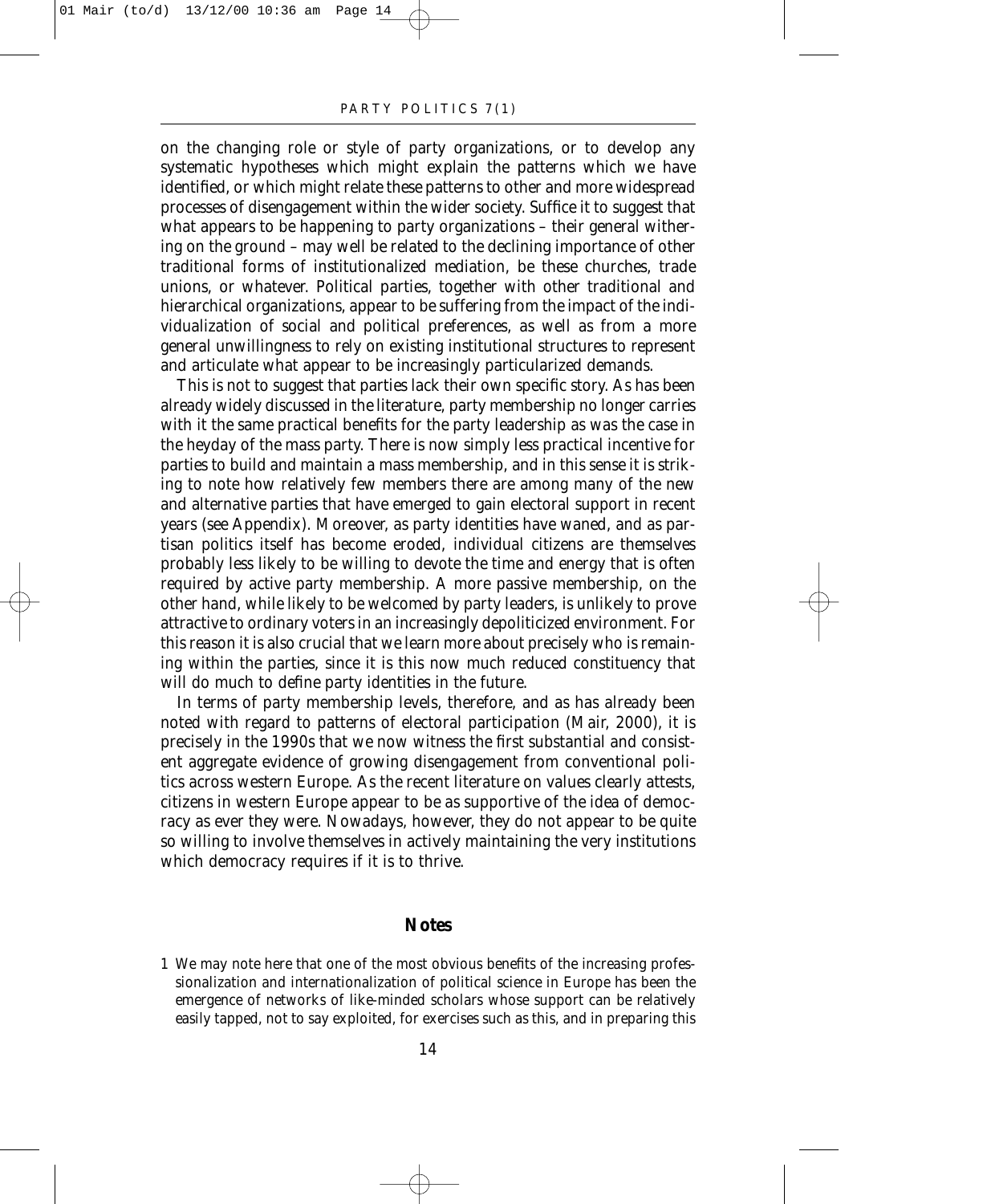report we gratefully acknowledge the help of Lars Bille, Pascal Delwit, Zsolt Enyedi, Andrew Knapp, Petr Kopecký, Andreas Ladner, Darina Malova, Radoslaw Markowski, Leonardo Morlino, Wolfgang C. Müller, Thomas Poguntke, Jan Sundberg, Lars Svasand, Paul Webb and Anders Widfeldt. An earlier and lengthier version of this paper, including material on youth membership in particular, was presented to the conference on *Youth and Democracy*, International IDEA, Stockholm, 17–19 June 1999.

- 2 It should also be noted that we do not report any separate figures or estimates regarding levels of activism within the parties, a qualification which is perhaps particularly important since we can anticipate that large numbers of members exist on paper only, and play no active role in regular organizational activities.
- 3 While we have tried to build as comprehensive a data set as possible, we inevitably miss membership data for some of the smaller parties as well as the more shortlived parties that have contested election during the period with which we are concerned. Given that we have included all of the major parties, however, these missing data are unlikely to have made much difference to the overall nationallevel patterns summarized here.

| Country, year  | Electorate      | Total party<br>membership | Membership as %<br>of electorate (M/E) |  |  |
|----------------|-----------------|---------------------------|----------------------------------------|--|--|
| Austria        |                 |                           |                                        |  |  |
| 1980           | 5,186,735 (79)  | 1,477,261                 | 28.48                                  |  |  |
| 1990           | 5,628,099       | 1,334,554                 | 23.71                                  |  |  |
| 1999           | 5,838,373       | 1,031,052                 | 17.66                                  |  |  |
| Belgium        |                 |                           |                                        |  |  |
| 1980           | 6,878,141 (81)  | 617,186                   | 8.97                                   |  |  |
| 1989           | 7,039,250 (87)  | 644,110                   | 9.15                                   |  |  |
| 1999           | 7,343,464       | 480,804                   | 6.55                                   |  |  |
| Czech Republic |                 |                           |                                        |  |  |
| 1993           | 7,738,981 (92)  | 545,000                   | 7.04                                   |  |  |
| 1999           | 8,116,836       | 319,800                   | 3.94                                   |  |  |
| Denmark        |                 |                           |                                        |  |  |
| 1980           | 3,776,333 (81)  | 275,767                   | 7.30                                   |  |  |
| 1989           | 3,941,499 (90)  | 231.846                   | 5.88                                   |  |  |
| 1998           | 3,993,099       | 205,382                   | 5.14                                   |  |  |
| Finland        |                 |                           |                                        |  |  |
| 1980           | 3,858,533 (79)  | 607,261                   | 15.74                                  |  |  |
| 1989           | 4,018,248 (87)  | 543,419                   | 13.52                                  |  |  |
| 1998           | 4,152,430 (99)  | 400,615                   | 9.65                                   |  |  |
| France         |                 |                           |                                        |  |  |
| 1978           | 34,394,378      | 1,737,347                 | 5.05                                   |  |  |
| 1988           | 36,977,321      | 1,100,398                 | 2.98                                   |  |  |
| 1999           | 39,215,743 (97) | 615,219                   | 1.57                                   |  |  |
| Germany        |                 |                           |                                        |  |  |
| 1980 (west)    | 43,231,741      | 1,955,140                 | 4.52                                   |  |  |
| 1989 (west)    | 48,099,251      | 1,873,053                 | 3.89                                   |  |  |
| 1999           | 60,762,751      | 1,780,173                 | 2.93                                   |  |  |

# **Appendix**

**Table A1**: Summary data, by country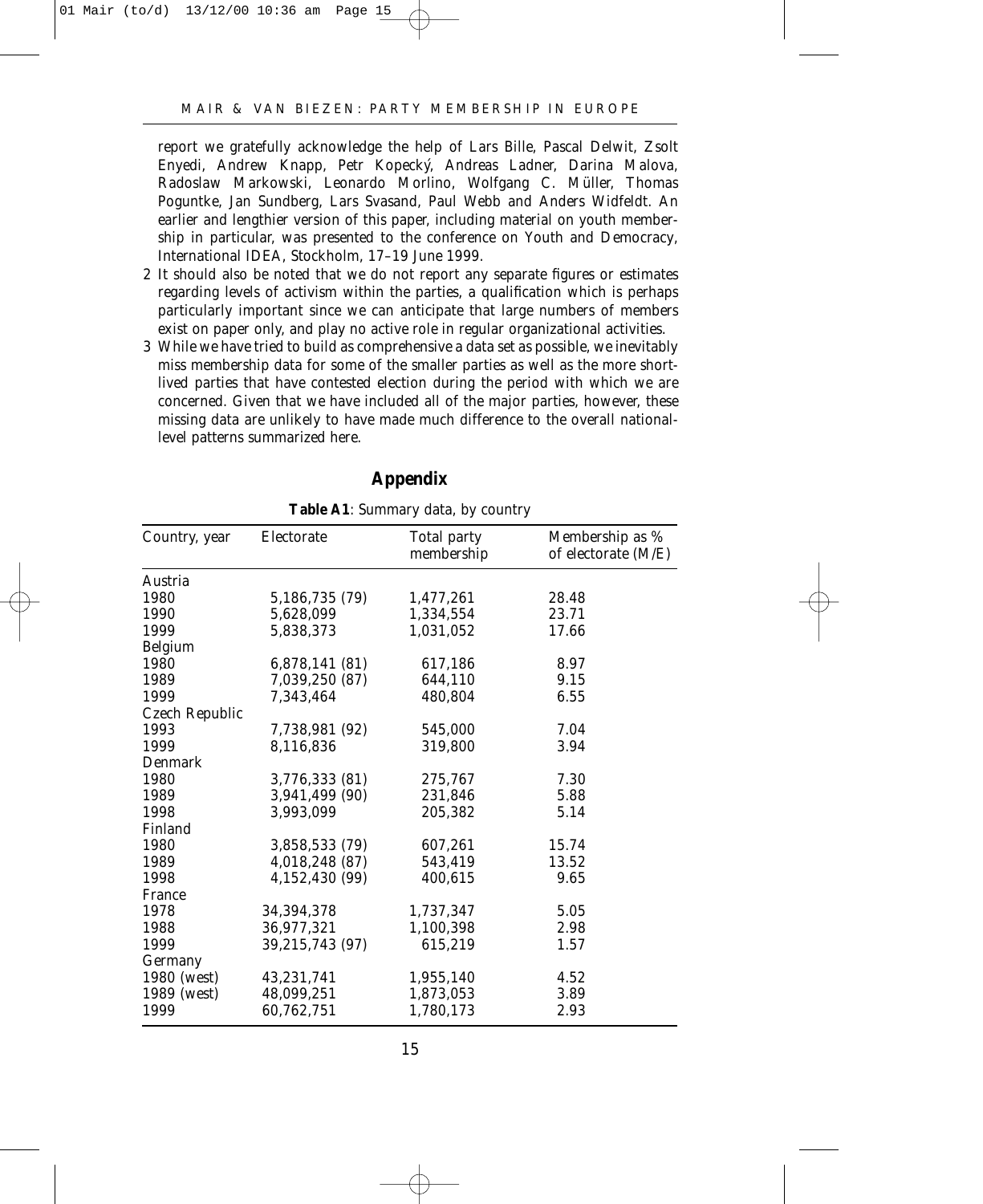| Country, year  | Electorate        | <b>Total party</b><br>membership | Membership as %<br>of electorate (M/E) |  |  |  |  |  |  |
|----------------|-------------------|----------------------------------|----------------------------------------|--|--|--|--|--|--|
| Greece         |                   |                                  |                                        |  |  |  |  |  |  |
| 1980           | 7,059,778 (81)    | 225,000                          | 3.19                                   |  |  |  |  |  |  |
| 1990           | 8,050,658         | 510,000                          | 6.33                                   |  |  |  |  |  |  |
| 1998           | 8,862,014 (96)    | 600,000                          | 6.77                                   |  |  |  |  |  |  |
| Hungary        |                   |                                  |                                        |  |  |  |  |  |  |
| 1990           | 7,824,118         | 165,300                          | 2.11                                   |  |  |  |  |  |  |
| 1999           | 8,062,708 (98)    | 173,600                          | 2.15                                   |  |  |  |  |  |  |
| Ireland        |                   |                                  |                                        |  |  |  |  |  |  |
| 1980           | 2,275,450 (81)    | 113,856                          | 5.00                                   |  |  |  |  |  |  |
| 1990           | 2,471,308 (89)    | 120,228                          | 4.86                                   |  |  |  |  |  |  |
| 1998           | 2,741,262 (97)    | 86,000                           | 3.14                                   |  |  |  |  |  |  |
| Italy          |                   |                                  |                                        |  |  |  |  |  |  |
| 1980           | 42, 181, 664 (79) | 4,073,927                        | 9.66                                   |  |  |  |  |  |  |
| 1989           | 45,583,499 (87)   | 4,150,071                        | 9.10                                   |  |  |  |  |  |  |
| 1998           | 48,744,846 (96)   | 1,974,040                        | 4.05                                   |  |  |  |  |  |  |
| Netherlands    |                   |                                  |                                        |  |  |  |  |  |  |
| 1980           | 10,040,121 (81)   | 430,928                          | 4.29                                   |  |  |  |  |  |  |
| 1989           | 11,112,189        | 354,915                          | 3.19                                   |  |  |  |  |  |  |
| 2000           | 11,755,132 (98)   | 294,469                          | 2.51                                   |  |  |  |  |  |  |
| Norway         |                   |                                  |                                        |  |  |  |  |  |  |
| 1980           | 3,003,093 (81)    | 460,913                          | 15.35                                  |  |  |  |  |  |  |
| 1990           | 3,190,311 (89)    | 418,953                          | 13.13                                  |  |  |  |  |  |  |
| 1997           | 3,311,190         | 242,022                          | 7.31                                   |  |  |  |  |  |  |
| Poland         |                   |                                  |                                        |  |  |  |  |  |  |
| 2000           | 28,409,054 (97)   | 326,500                          | 1.15                                   |  |  |  |  |  |  |
| Portugal       |                   |                                  |                                        |  |  |  |  |  |  |
| 1980           | 6,925,243         | 296,123                          | 4.28                                   |  |  |  |  |  |  |
| 1991           | 8,222,654         | 417,666                          | 5.08                                   |  |  |  |  |  |  |
| 2000           | 8,673,822 (99)    | 346,504                          | 3.99                                   |  |  |  |  |  |  |
| Slovakia       |                   |                                  |                                        |  |  |  |  |  |  |
| 1994           | 3,876,555         | 127,500                          | 3.29                                   |  |  |  |  |  |  |
| 2000           | 4,023,191 (98)    | 165,277                          | 4.11                                   |  |  |  |  |  |  |
| Spain          |                   |                                  |                                        |  |  |  |  |  |  |
| 1980           | 26,836,500 (79)   | 322,545                          | 1.20                                   |  |  |  |  |  |  |
| 1990           | 29,603,700 (89)   | 611,998                          | 2.07                                   |  |  |  |  |  |  |
| 2000           | 33,045,318        | 1,131,250                        | 3.42                                   |  |  |  |  |  |  |
| Sweden         |                   |                                  |                                        |  |  |  |  |  |  |
| 1980           | 6,040,461 (79)    | 508,121                          | 8.41                                   |  |  |  |  |  |  |
| 1989           | 6,330,023 (88)    | 506,337                          | 8.00                                   |  |  |  |  |  |  |
| 1998           | 6,601,766         | 365,588                          | 5.54                                   |  |  |  |  |  |  |
| Switzerland    |                   |                                  |                                        |  |  |  |  |  |  |
| 1977           | 3,863,169 (79)    | 411,800                          | 10.66                                  |  |  |  |  |  |  |
| 1991           | 4,510,784         | 360,000                          | 7.98                                   |  |  |  |  |  |  |
| 1997           | 4,593,772 (95)    | 293,000                          | 6.38                                   |  |  |  |  |  |  |
| United Kingdom |                   |                                  |                                        |  |  |  |  |  |  |
| 1980           | 41,095,490 (79)   | 1,693,156                        | 4.12                                   |  |  |  |  |  |  |
| 1989           | 43,180,573 (87)   | 1,136,723                        | 2.63                                   |  |  |  |  |  |  |
| 1998           | 43,818,324 (97)   | 840,000                          | 1.92                                   |  |  |  |  |  |  |

#### **Table A1** *continued*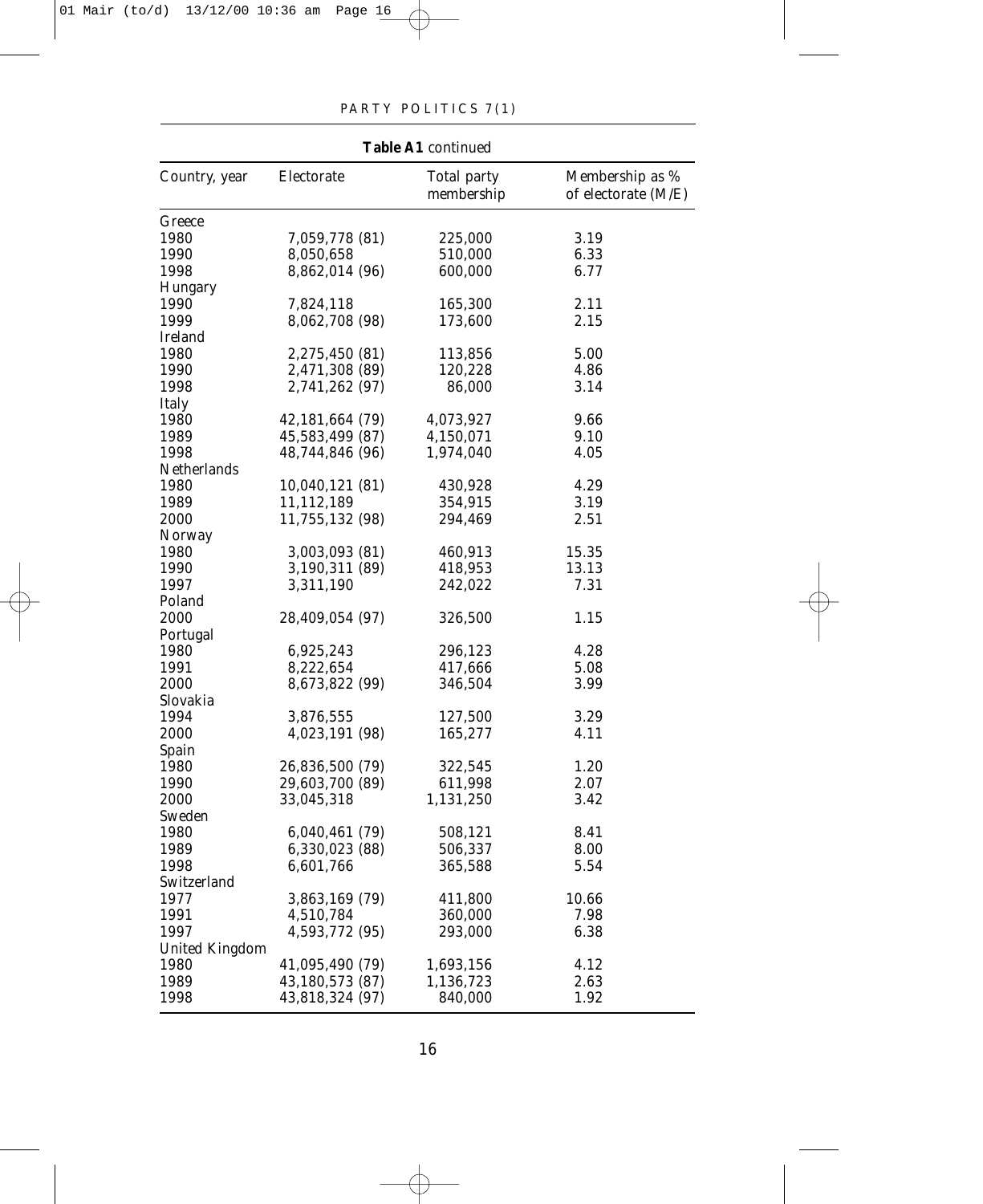| Austria        |              |              |             |                          |             |                          |                          |                          |              |               |             |
|----------------|--------------|--------------|-------------|--------------------------|-------------|--------------------------|--------------------------|--------------------------|--------------|---------------|-------------|
| Year           | SPÖ          | ÖVP          | FPÖ         | Greens                   |             |                          |                          |                          |              |               |             |
| 1980           | 719,881      | 720,000      | 37,380      | $\overline{\phantom{0}}$ |             |                          |                          |                          |              |               |             |
| 1990           | 620,141      | 670,000      | 42,413      | 2,000                    |             |                          |                          |                          |              |               |             |
| 1999           | 400,000 (00) | 579,000 (95) | 50,052      | 2,000 (95)               |             |                          |                          |                          |              |               |             |
| Belgium        |              |              |             |                          |             |                          |                          |                          |              |               |             |
| Year           | <b>PSB</b>   | <b>BSP</b>   | <b>PSC</b>  | <b>CVP</b>               | PRL         | <b>PVV/VLD</b>           | <b>PCB/PKB</b>           | VU                       | <b>ECOLO</b> | <b>AGALEV</b> | <b>VB</b>   |
| 1980           | 154,798      | 113,922      | 57,904      | 125,141                  | 47,233 (81) | 58,625                   | 10,000                   | 49,563                   | -            | Ξ.            |             |
| 1989           | 157,000      | 101,863 (88) | 43,353      | 127,306                  | 76,298 (87) | 75,390                   | 10,000(87)               | 43,247                   | 1,423        | 1,730         | 6,500 (90)  |
| 1999           | 104,000      | 78,300       | 30,000      | 116,134 (96)             | 38,600      | 74,900                   |                          | 800 (PCB) 21,831 (94)    | 2,900        | 3,300         | 10,039 (96) |
| Czech Republic |              |              |             |                          |             |                          |                          |                          |              |               |             |
| Year           | <b>KSCM</b>  | <b>CSSD</b>  | KDU-CSL     | <b>ODS</b>               | <b>ODA</b>  | SPR-RSC                  | US                       |                          |              |               |             |
| 1993           | 350,000      | 13.000       | 100,000     | 22,000                   |             | 60,000                   | $\overline{\phantom{0}}$ |                          |              |               |             |
| 1999           | 160,000      | 18,000       | 62,000      | 19,000                   | 2,800 (98)  | 55,000 (96)              | 3,000                    |                          |              |               |             |
| Denmark        |              |              |             |                          |             |                          |                          |                          |              |               |             |
| Year           | SF           | $\rm SD$     | RV          | <b>KRF</b>               | CD          | V                        | KF                       | <b>FRP</b>               | $\rm DF$     | EL.           |             |
| 1980           | 4,668        | 101,387      | 10,100      | 10,400                   | 1,585       | 94,754                   | 44,873                   | 8,000                    | -            | -             |             |
| 1989           | 8,797        | 75,162       | 9,900       | 9,629                    | 2,141       | 79,425                   | 40,392                   | 6,400                    | -            | -             |             |
| 1998           | 6,416        | 59,500       | 6,200       | 6,700                    | 1,434       | 83,946                   | 30,650                   | 5,000                    | 3,485        | 2,051         |             |
| Finland        |              |              |             |                          |             |                          |                          |                          |              |               |             |
| Year           | SKDL/V       | <b>SDP</b>   | <b>KESK</b> | SFP                      | KOK         | <b>FKF</b>               | LFP                      | ${\bf G}$                |              |               |             |
| 1980           | 55,223 (79)  | 100,161      | 304,679     | 42,423                   | 76,815      | 20,280                   | 7,680                    | $\overline{\phantom{a}}$ |              |               |             |
| 1989           | 33,425       | 85,242       | 286,865     | 45,918                   | 70,500      | 17,085                   | 3,710                    | 674                      |              |               |             |
| 1998           | 12,885       | 64,111       | 224,811     | 32,427                   | 47,000      | 15,070                   | 3,230 (95)               | 1,081                    |              |               |             |
| France*        |              |              |             |                          |             |                          |                          |                          |              |               |             |
| Year           | PCF          | PS           | <b>UDF</b>  | RPR                      | ${\rm FN}$  | Greens                   | RPF                      |                          |              |               |             |
| 1978           | 632,000      | 200,000      | 145,000     | 760,347                  |             |                          | -                        |                          |              |               |             |
| 1988           | 604,285 (87) | 180.000      | 109,000     | 142,113 (89)             | 65,000 (85) | $\overline{\phantom{a}}$ | -                        |                          |              |               |             |
|                |              |              | $(83 - 86)$ |                          |             |                          |                          |                          |              |               |             |
| 1999           | 210,000 (98) | 148,795      | 73,000      | 80,424                   | 60,000      | 10,000                   | 33,000                   |                          |              |               |             |
|                |              |              | $(97-99)$   |                          |             |                          |                          |                          |              |               |             |

**Table A2:** Membership levels, individual parties

\* Membership levels as claimed by the parties themselves and those estimated by observers differ markedly in the French case, and hence these data are probably less reliable than those provided for other countries. Note also that the figure for the UDF includes separate figures for Centrists and Conservatives in 1988 and 1999. For a more detailed analysis see Knapp (forthcoming).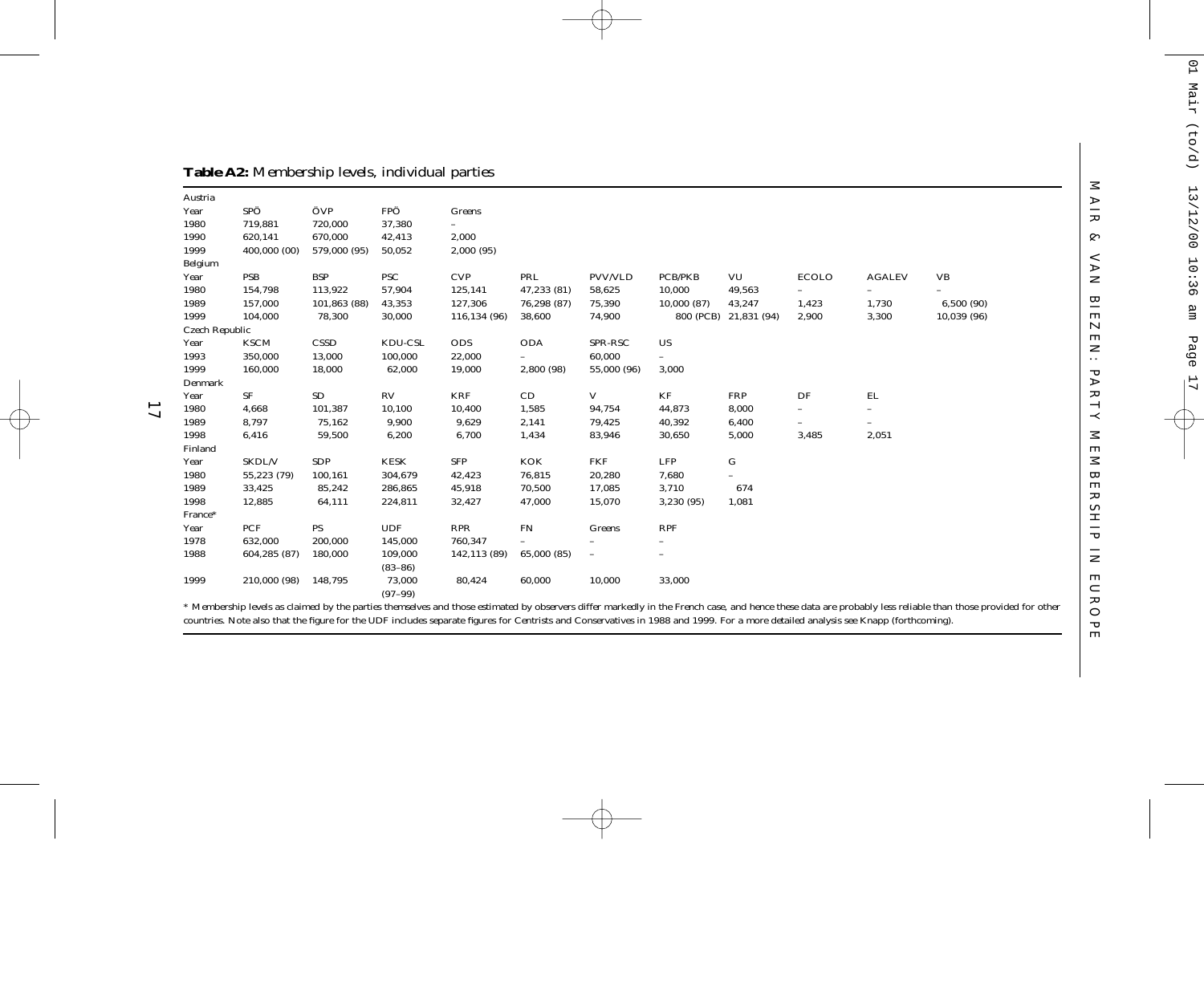|             |                | Germany (West Germany in 1980 and 1989) |                          |                          |             |                          |                          |              |                                                  |        |            |            |
|-------------|----------------|-----------------------------------------|--------------------------|--------------------------|-------------|--------------------------|--------------------------|--------------|--------------------------------------------------|--------|------------|------------|
| Year        | <b>SPD</b>     | CDU                                     | CSU                      | <b>FDP</b>               | Greens      | PDS                      |                          |              |                                                  |        |            |            |
| 1980        | 986,872        | 693,320                                 | 172,420                  | 84,208                   | 18,320      | $\overline{\phantom{0}}$ |                          |              |                                                  |        |            |            |
| 1989        | 921,430        | 662,598                                 | 185,853                  | 65,216                   | 37,956      |                          |                          |              |                                                  |        |            |            |
| 1999        | 755,244        | 630,413                                 | 184,765                  | 64,407                   | 50,897      | 94,447                   |                          |              |                                                  |        |            |            |
| Greece      |                |                                         |                          |                          |             |                          |                          |              |                                                  |        |            |            |
| Year        | <b>PASOK</b>   | $\rm ND$                                |                          |                          |             |                          |                          |              |                                                  |        |            |            |
| 1980        | 75,000         | 150,000                                 |                          |                          |             |                          |                          |              |                                                  |        |            |            |
| 1990        | 110,000        | 400,000 (91)                            |                          |                          |             |                          |                          |              |                                                  |        |            |            |
| 1998        | 200,000        | 400,000                                 |                          |                          |             |                          |                          |              |                                                  |        |            |            |
| Hungary     |                |                                         |                          |                          |             |                          |                          |              |                                                  |        |            |            |
| Year        | <b>MSzP</b>    | SzDSz                                   | <b>MDF</b>               | <b>KDNP</b>              | <b>FKGP</b> | Fidesz/MPP               | <b>MIEP</b>              |              |                                                  |        |            |            |
| 1990        | 59,000 (89)    | 24,000                                  | 33,800                   | 3,500 (89)               | 40,000      | 5,000                    | $\overline{\phantom{0}}$ |              |                                                  |        |            |            |
| 1999        | 39,000         | 16,000                                  | 23,000                   | 10,000                   | 60,000 (98) | 15,600                   | 10,000                   |              |                                                  |        |            |            |
| Ireland     |                |                                         |                          |                          |             |                          |                          |              |                                                  |        |            |            |
| Year        | Labour         | $_{\rm FF}$                             | $_{\rm FG}$              | ${\rm PD}$               | $\rm SF$    | Green                    | <b>WP</b>                | DL.          |                                                  |        |            |            |
| 1980        | 6,009          | 75,000                                  | 32,847                   | $\overline{\phantom{a}}$ | ÷,          |                          | ÷,                       | -            |                                                  |        |            |            |
| 1990        | 7,028          | 75,000                                  | 20,700                   | 9,000 (89)               | 3,200       | 1,400                    | 2,800                    | 1,100 (89)   |                                                  |        |            |            |
| 1998        | 6,150 (99)     | 50,000                                  | 21,800                   | 4,000                    | 2,600       | 700                      | 750                      |              |                                                  |        |            |            |
| Italy (I)   |                |                                         |                          |                          |             |                          |                          |              |                                                  |        |            |            |
| Year        | PCI            | PSI                                     | PSDI                     | DC                       | PRI         | PLI                      | MSI                      |              |                                                  |        |            |            |
| 1980        | 1,753,323      | 510,424                                 | 108,470                  | 1,384,398                | 106,536     | 44,966                   | 165,810                  |              |                                                  |        |            |            |
| 1989        | 1,417,182      | 641,126 (88)                            | 110,000                  | 1,675,724                | 99,386 (88) | 40,491 (88)              | 166,162                  |              |                                                  |        |            |            |
| Italy (II)  |                |                                         |                          |                          |             |                          |                          |              |                                                  |        |            |            |
| Year        | DS             | RC                                      | PPI                      | $\mathbf{A} \mathbf{N}$  | PSI         | Lega                     | FI                       | CDU          | CCD                                              | Greens |            |            |
| 1998        | 621,670        | 127,446 (97)                            | 130,887 (97)             | 485,657                  | 35,000      | 160,000                  | 140,000                  | 130,000 (97) | 130,000 (97)                                     | 13,380 |            |            |
| Netherlands |                |                                         |                          |                          |             |                          |                          |              |                                                  |        |            |            |
| Year        | GL             | CPN                                     | PSP                      | PPR                      | PvdA        | CDA                      | D66                      | <b>VVD</b>   | $\ensuremath{\mathsf{S}}\ensuremath{\mathsf{P}}$ | SGP    | <b>GPV</b> | <b>RPF</b> |
| 1980        | $\overline{a}$ | 15,510                                  | 8,703                    | 11,500                   | 112,929     | 143,000                  | 14,638                   | 85,881       | $\overline{\phantom{0}}$                         | 20,300 | 12,922     | 5,545      |
| 1989        | $\mathbf{r}$   | 5,700                                   | 3,612                    | 6,510                    | 95,600      | 125,033                  | 9,561                    | 64,554       | $\overline{\phantom{0}}$                         | 23,000 | 13,015     | 8,330      |
| 2000        | 13,855         |                                         | $\overline{\phantom{0}}$ | $\overline{\phantom{a}}$ | 61,000      | 82,000                   | 12,027                   | 49,000       | 26,198                                           | 23,860 | 13,857     | 12,672     |
| Norway      |                |                                         |                          |                          |             |                          |                          |              |                                                  |        |            |            |
| Year        | <b>DNA</b>     | SF/SV                                   | ALP/FRP                  | ${\rm SP}$               | <b>KRF</b>  | V                        | $\, {\rm H}$             |              |                                                  |        |            |            |
| 1980        | 153,507        | 10,000 (79)                             | 10,000 (82)              | 53,517                   | 69,697      | 12,007                   | 152,185                  |              |                                                  |        |            |            |
| 1990        | 128,106        | 13,072                                  | 16,874 (89)              | 47,117                   | 56,176      | 11,300                   | 146,308                  |              |                                                  |        |            |            |
| 1997        | 64,415         | 8,609                                   | 12,018                   | 39,766                   | 50,295      | 10,300                   | 56,619                   |              |                                                  |        |            |            |
| Poland      |                |                                         |                          |                          |             |                          |                          |              |                                                  |        |            |            |
| Year        | <b>SLD</b>     | UW                                      | <b>PSL</b>               | ROP                      | UP          | <b>SKL</b>               | ZChN                     | PPChD        |                                                  |        |            |            |
| 2000        | 87,000         | 22,000                                  | 150,000                  | 15,000                   | 5,000       | 20,000                   | 10,000                   | 17,500       |                                                  |        |            |            |
|             |                |                                         |                          |                          |             |                          |                          |              |                                                  |        |            |            |

**Table A2:** Membership levels, individual parties *continued*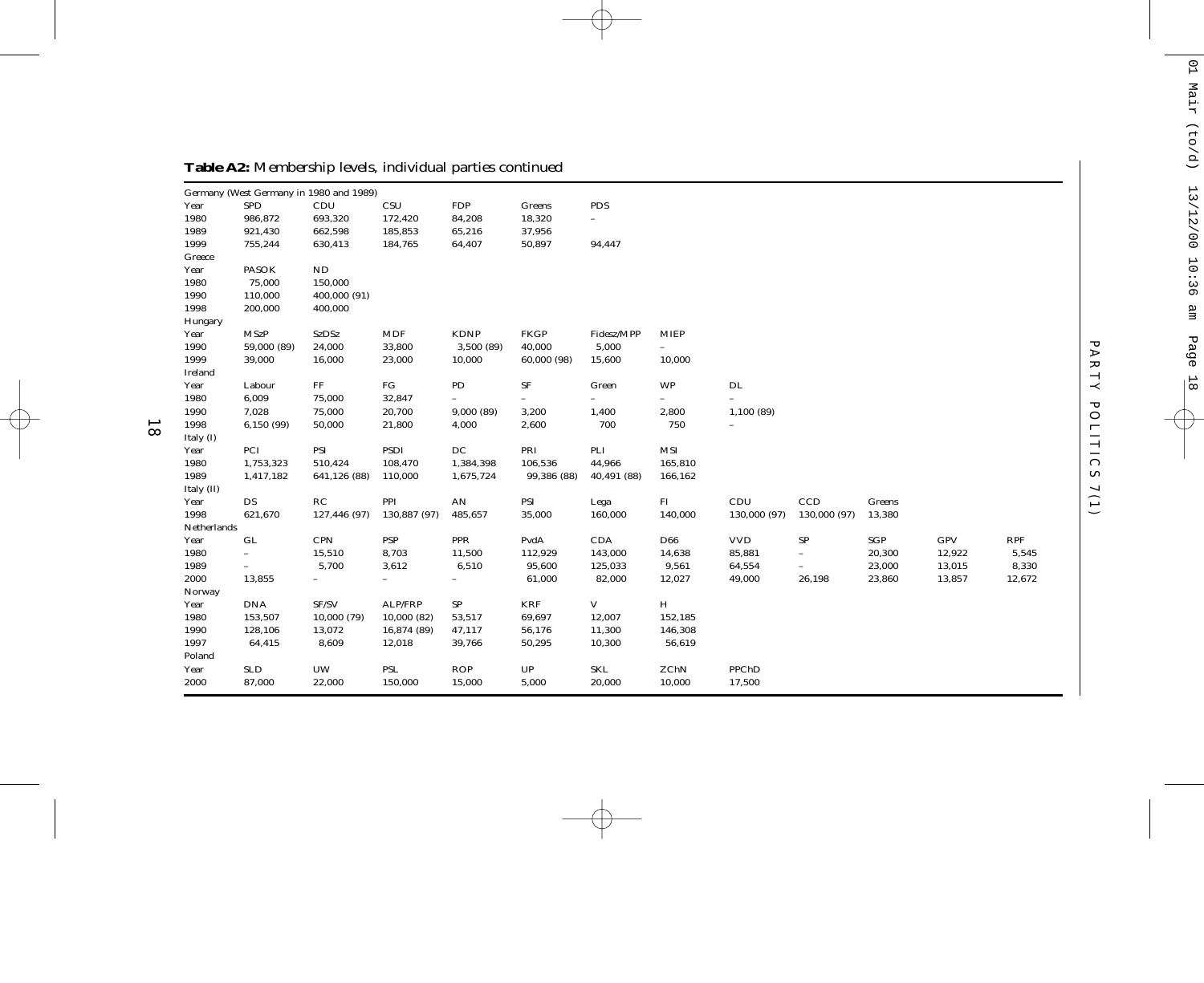| Portugal              |                                                                                                                                                                                                            |                         |              |                          |                          |                          |            |                          |                          |                          |            |            |
|-----------------------|------------------------------------------------------------------------------------------------------------------------------------------------------------------------------------------------------------|-------------------------|--------------|--------------------------|--------------------------|--------------------------|------------|--------------------------|--------------------------|--------------------------|------------|------------|
| Year                  | PCP                                                                                                                                                                                                        | PS                      | <b>PSD</b>   | CDS/PP                   |                          |                          |            |                          |                          |                          |            |            |
| 1980                  | 187,018                                                                                                                                                                                                    | 64,155*                 | 38,128       | 6,732                    |                          |                          |            |                          |                          |                          |            |            |
| 1991                  | 199,275 (88)                                                                                                                                                                                               | 69,351                  | 122,239 (90) | 26,801                   |                          |                          |            |                          |                          |                          |            |            |
| 2000                  | 131,504                                                                                                                                                                                                    | 100,000                 | 75,000       | 40,000                   |                          |                          |            |                          |                          |                          |            |            |
|                       | * Authors' estimate based on linear extrapolation                                                                                                                                                          |                         |              |                          |                          |                          |            |                          |                          |                          |            |            |
| Slovakia              |                                                                                                                                                                                                            |                         |              |                          |                          |                          |            |                          |                          |                          |            |            |
| Year                  | <b>HZDS</b>                                                                                                                                                                                                | <b>SNS</b>              | <b>ZRS</b>   | SDL                      | KDH                      | DU                       | МK         | SZ                       | DS                       | <b>SDSS</b>              | <b>SOP</b> |            |
| 1994                  | 40,000                                                                                                                                                                                                     | 2,000                   | 2,000        | 27,600                   | 10,000                   | 5,900                    | 40,000     | $\overline{\phantom{0}}$ | $\overline{\phantom{0}}$ |                          | Ξ.         |            |
| 2000                  | 72,200                                                                                                                                                                                                     | 13,000                  |              | 21,223                   | 27,348                   | 5,489                    | 11,600     | 900                      | 4,232                    | 2,785                    | 6,500      |            |
| Spain                 |                                                                                                                                                                                                            |                         |              |                          |                          |                          |            |                          |                          |                          |            |            |
| Year                  | PCE/IU                                                                                                                                                                                                     | <b>PSOE</b>             | AP/PP        | <b>PNV</b>               | CDC                      | <b>UDC</b>               |            |                          |                          |                          |            |            |
| 1980                  | 160,000 (81)                                                                                                                                                                                               | 97,356 (81)             | 56,319*      | $\bar{ }$                | 8,870                    | $\overline{\phantom{a}}$ |            |                          |                          |                          |            |            |
| 1990                  | 44,775 (91)                                                                                                                                                                                                | 262,900                 | 284,323      | $\overline{\phantom{a}}$ | 20,000 (92)              | $\overline{\phantom{a}}$ |            |                          |                          |                          |            |            |
| 2000                  | 70,000                                                                                                                                                                                                     | 410,000                 | 601,731      | 32,000                   | 30,000                   | 17,519                   |            |                          |                          |                          |            |            |
|                       | * Authors' estimate based on linear extrapolation                                                                                                                                                          |                         |              |                          |                          |                          |            |                          |                          |                          |            |            |
| Sweden                |                                                                                                                                                                                                            |                         |              |                          |                          |                          |            |                          |                          |                          |            |            |
| Year                  | VPK/V                                                                                                                                                                                                      | S                       | $\mathbf C$  | FP/FPL                   | <b>MSP</b>               | KD                       | <b>MPG</b> |                          |                          |                          |            |            |
| 1980                  | 18,157                                                                                                                                                                                                     | 214,379 (74)*           | 137,057      | 50,553                   | 63,955                   | 22,041                   | 1,979 (81) |                          |                          |                          |            |            |
| 1989                  | 12,935                                                                                                                                                                                                     | 229,095 (91)            | 112,848      | 43,061                   | 77,393                   | 24,005                   | 7,000      |                          |                          |                          |            |            |
| 1998                  | 12,942                                                                                                                                                                                                     | 162,578                 | 66,561       | 22,932                   | 69,171                   | 23,504                   | 7.900      |                          |                          |                          |            |            |
|                       | * For most years prior to the 1990s, the figures for Social Democrat membership are highly inflated by the inclusion of corporate membership. Since 1974 is one of the very few years for which a reliable |                         |              |                          |                          |                          |            |                          |                          |                          |            |            |
|                       | estimate for individual membership is available, it is included here to allow for better comparability over time.                                                                                          |                         |              |                          |                          |                          |            |                          |                          |                          |            |            |
| Switzerland*          |                                                                                                                                                                                                            |                         |              |                          |                          |                          |            |                          |                          |                          |            |            |
| Year                  | <b>FDP</b>                                                                                                                                                                                                 | <b>CVP</b>              | SPS          | <b>SVP</b>               | LPS                      | LdU                      | <b>EVP</b> | PdA                      | SD                       | Rep                      | <b>GPS</b> | <b>FPS</b> |
| 1977                  | 121,000                                                                                                                                                                                                    | 90,000                  | 55,000       | 80,000                   | 9,000                    | 10,700                   | 10,000     | 10,000                   | 10,500                   | 15,600                   | ÷.         | -          |
| 1991                  | 150,000                                                                                                                                                                                                    | 60,000                  | 40,000       | 80,000                   | 15,000                   | 5,000                    | 4,000      |                          |                          | $\overline{\phantom{a}}$ | 6,000      |            |
| 1997                  | 87,000                                                                                                                                                                                                     | 74,000                  | 38,000       | 59,000                   | 10,000                   | 2,500                    | 3,500      | 2,000                    | 5,000                    |                          | 6,000      | 6,000      |
|                       | * While the 1997 figures compiled by Ladner and Brändle (1999) are quite authoritative, figures for earlier years are often very crude estimates by either the parties themselves or by observers          |                         |              |                          |                          |                          |            |                          |                          |                          |            |            |
| <b>United Kingdom</b> |                                                                                                                                                                                                            |                         |              |                          |                          |                          |            |                          |                          |                          |            |            |
| Year                  | Lab                                                                                                                                                                                                        | Con                     | Lib/LD       | SDP                      | Greens                   |                          |            |                          |                          |                          |            |            |
| 1980                  | 348,156                                                                                                                                                                                                    | 1,200,000 (82) 145,000* |              | $\overline{\phantom{0}}$ |                          |                          |            |                          |                          |                          |            |            |
| 1989                  | 293,723                                                                                                                                                                                                    | 750,000                 | 82,000       | 11,000                   | $\overline{\phantom{a}}$ |                          |            |                          |                          |                          |            |            |
| 1998                  | 385,000                                                                                                                                                                                                    | 350,000                 | 100,000      | $\overline{\phantom{0}}$ | 5,000                    |                          |            |                          |                          |                          |            |            |
|                       | * Authors' estimate based on linear extrapolation                                                                                                                                                          |                         |              |                          |                          |                          |            |                          |                          |                          |            |            |
|                       |                                                                                                                                                                                                            |                         |              |                          |                          |                          |            |                          |                          |                          |            |            |

| <b>Table A2:</b> Membership levels, individual parties continued |  |  |  |  |
|------------------------------------------------------------------|--|--|--|--|
|------------------------------------------------------------------|--|--|--|--|

*Sources*: Katz and Mair (1992), which covers Austria, Belgium, Denmark, Finland, Germany, Ireland, Italy, The Netherlands, Norway, Sweden, and the UK through to the end of the 1980s. In addition to information received directly from the parties themselves and/or through the help of colleagues, we have also relied on the following published sources: van Biezen (2000); Bille (1997); Dachs (1997); *Irish* Political Studies, various years; Knapp (forthcoming); Kopecký (1999); Ladner and Brändle (1999); Morlino (1998); Müller (1997); *NRC Handelsblad*, 27 January, 2000; Pappas (1998); Spourdalakis (1998); Sundberg (1999); Voerman (1996), and Widfeldt (1999).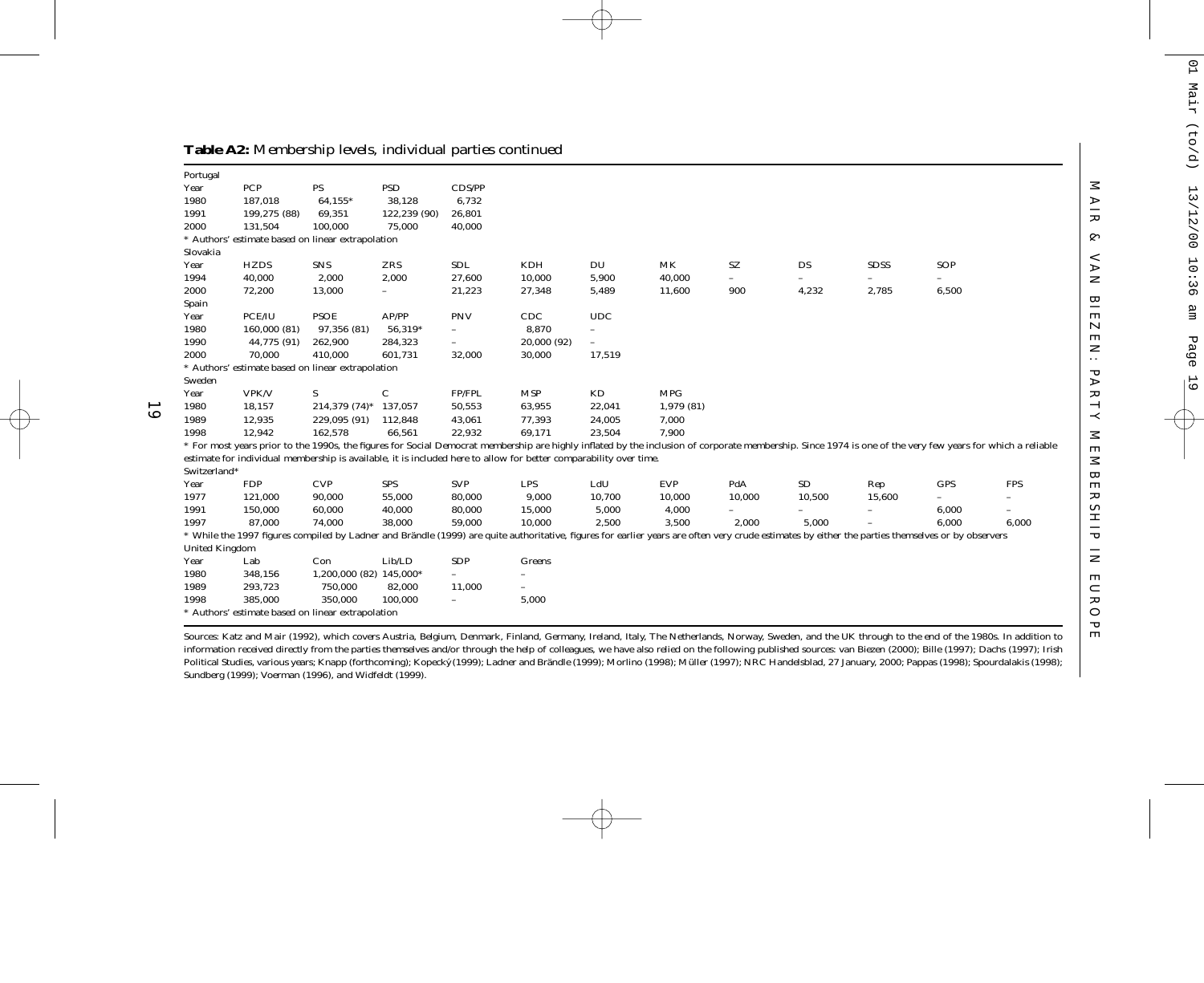#### **References**

- Bille, Lars (1997) *Partier i Forandring: en Analyse af Danske Partiorganisationers udvikling 1960–1995.* Odense: Odense Universitetsforlaget.
- Dachs, Herbert (1997) 'Grünalternative Parteien', in Herbert Dachs et al. (eds) *Handbuch des Politischen Systems Österreichs: die Zweite Republik*, pp. 304–14. Vienna: Manzsche Verlags- und Universitätsbuchhandlung.
- Katz, Richard S. and Peter Mair (1992) (eds) *Party Organizations: a Data Handbook.* London: Sage.
- Katz, Richard S. and Peter Mair et al. (1992) 'The Membership of Political Parties in European Democracies, 1960–1990', *European Journal of Political Research* 22: 329–45.
- Knapp, Andrew (forthcoming) 'France' in Paul Webb (ed.) *Political Parties in Advanced Industrial Democracies.* Oxford: Oxford University Press.
- Kopeck´y, Petr (1999) *Political Competition and Institutionalization of Parliaments: The Czech and Slovak Republics*, PhD thesis, University of Leiden.
- Ladner, Andreas and Michael Brändle (1999) *Fact-Sheets zum Wandel der Schweizer Parteien: Ergebnisse aus dem Nationalfonds-Projekt 'Die Schweizer Parteiorganisationen im letzten Drittel des 20. Jahrhunderts'*. Bern: Institut für Politikwissenchaft der Universität Bern.
- Mair, Peter (2000) 'Electoral Change in Western Europe, 1950–2000', in Hans Keman (ed.) *Comparative Democracies*. London: Sage, forthcoming.
- Morlino, Leonardo (1998) *Democracy between Consolidation and Crisis: Parties, Groups, and Citizens in Southern Europe.* Oxford: Oxford University Press.
- Müller, Wolfgang C. (1997) 'Die Österreichische Volkspartei', in Herbert Dachs et al. (eds) *Handbuch des Politischen Systems Österreichs: die Zweite Republik*, pp. 265–85. Vienna: Manzsche Verlags- und Universitätsbuchhandlung.
- Pappas, Takis S. (1998) 'Nea Demokratia: Party Development and Organizational Logics', in Piero Ignazi and Colette Ysmal (eds) *The Organization of Political Parties in Southern Europe*, pp. 221–37. London: Praeger.
- Spourdalakis, Michalis (1998) 'PASOK: the Telling Story of a Unique Organizational Structure', in Piero Ignazi and Colette Ysmal (eds) *The Organization of Political Parties in Southern Europe*, pp. 202–20. London: Praeger.
- Sundberg, Jan (1999) 'Massmedlemskapet: en tillgång eller belastning för partierna i Norden', in Lauri Karvonen and Elisabet Ljungberg (eds) *Nordisk demokrati i förändring,* pp. 103–30. Sundsvall: Mid Sweden University Press.
- van Biezen, Ingrid (2000) *The Development of Party Organizations in New Democracies: Southern and Eastern Europe Compared*, PhD Thesis, Leiden University, forthcoming.
- Voerman, Gerrit (1996) 'De ledentallen van politieke partijen, 1945–1995', *Jaarboek Documentatiecentrum Nederlandse Politieke Partijen 1995*, pp. 192–206. Groningen: Rijksuniversiteit Groningen.
- Widfeldt, Anders (1995) 'Party Membership and Party Representativeness', in Hans-Dieter Klingemann and Dieter Fuchs (eds) *Citizens and the State*, pp. 134–82. Oxford: Oxford University Press.
- Widfeldt, Anders (1999) *Linking Parties with People? Party Membership in Sweden 1960–1997.* Aldershot: Ashgate.